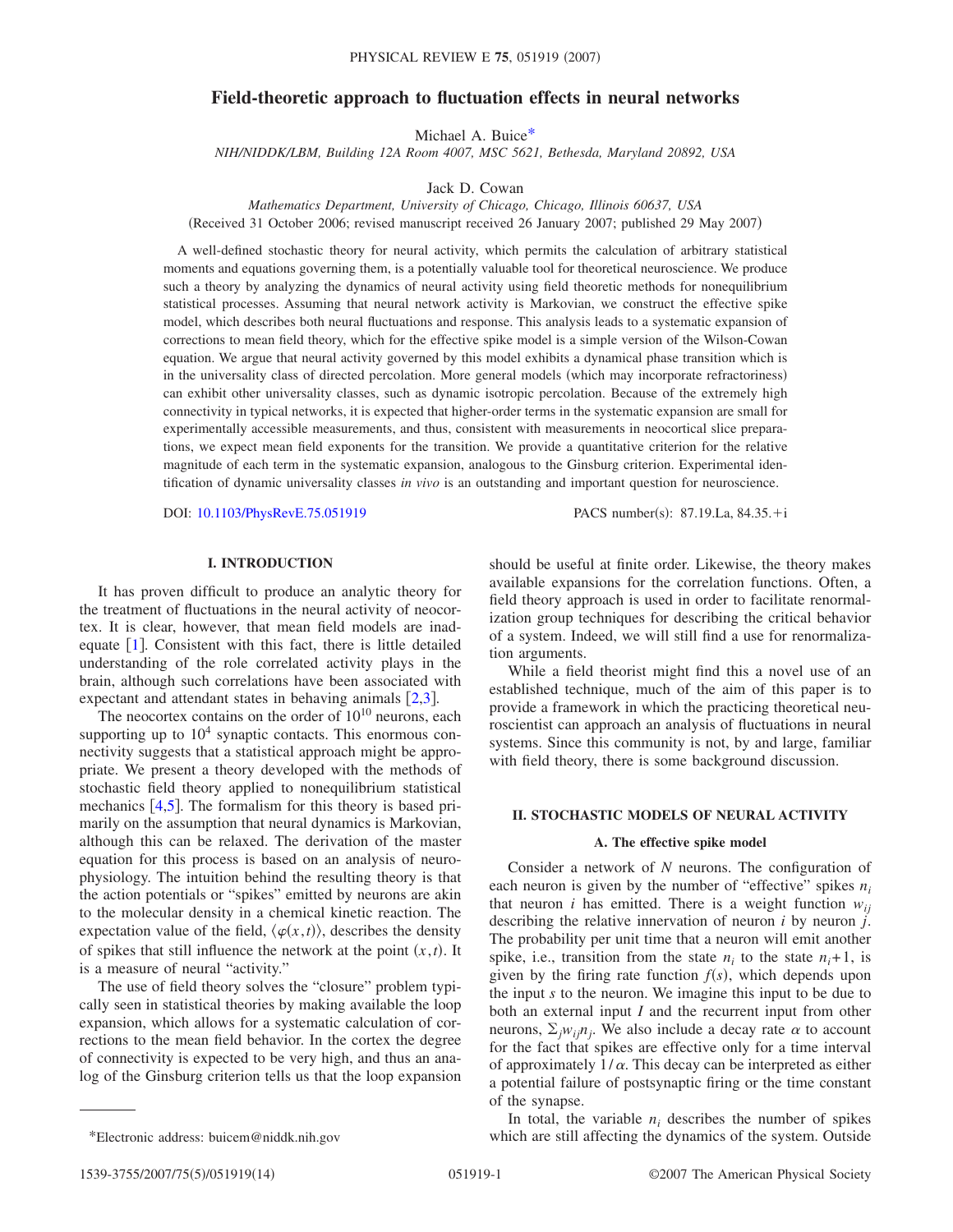of interactions, each spike has a lifetime of approximately  $1/\alpha$ . When the system undergoes a transition such that  $n_i$  $\rightarrow$ *n<sub>i</sub>*−1, it means that a spike at neuron *i*, say the earliest one fired, is no longer having an effect upon the dynamics. Similarly, the transition  $n_i \rightarrow n_i + 1$  means that neuron *i* has fired (again).

This model is a Markov process, which enables the representation of its dynamics by a master equation

<span id="page-1-1"></span>
$$
\frac{dP(\vec{n},t)}{dt} = \sum_{i} \alpha(n_i+1)P(\vec{n}_{i+},t) - \alpha n_i P(\vec{n},t) + f\left(\sum_{j} w_{ij} n_j + I\right)
$$

$$
\times [P(\vec{n}_{i-},t) - P(\vec{n},t)].
$$
\n(1)

The component  $n_i$  of  $\vec{n}$  is the number of effective spikes that have been emitted by neuron *i*.  $P(\vec{n},t)$  is the probability of the network having the configuration described by  $\vec{n}$  at time *t*. The special configurations  $\vec{n}_{i+}$  and  $\vec{n}_{i-}$  are equal to configuration  $\vec{n}$  except that the *i*th component is  $n_i \pm 1$ , respectively.

This model makes standard assumptions to facilitate the use of nonequilibrium statistical mechanics. In particular, in addition to the Markov assumption, the neurons are all assumed identical, with identical  $\alpha$  and  $f(s)$ , although this can and will be relaxed. We also assume that  $w_{ij}$  is a function only of  $|i-j|$ , i.e., the pattern of innervation is the same for every neuron.

We wish to compute either the probability distribution  $P(\vec{n},t)$  or, equivalently, its moments

$$
\langle n_i(t)n_j(t')n_k(t'')\cdots\rangle,\tag{2}
$$

where the expectation value is over all statistical realizations of the Markov process. Note that we are abusing notation by adding a time argument to  $n_i(t)$ . This indicates that we are interested in the expectation value of *ni* at time *t*. In particular, let us define

$$
a_i(t) = \langle n_i(t) \rangle = \sum_{\vec{n}} n_i P(\vec{n}, t).
$$
 (3)

 $a_i(t)$  is a measure of the activity in the network. In general, this is calculated using a mean field approximation. The standard approach is to derive equations governing the time evolution of the mean and ignore the effects of higher-order correlations such as  $\langle n_i(t) n_j(t') \rangle$  (as shown below, for the effective spike model this produces the Wilson-Cowan equation). Using the machinery of stochastic field theory, we will demonstrate how to calculate these quantities and the equations governing their evolution.

Because it does not account for refractory effects, we expect this model to have difficulties with modeling high firing rates. In particular, any given neuron could fire arbitrarily fast in an arbitrarily small amount of time. An approximate substitute is to choose the firing rate function  $f(s)$  to be saturating. It is possible to account for refractory effects by, for example, adding a temporal component to the weight function, i.e., a delay; the input to the neuron is given by the states some number of time steps in the past. Technically, this is no longer a Markov process if it involves the state of the network at more than one time step. This is not a problem for the formalism, but for now we will keep the mechanics

<span id="page-1-0"></span>

FIG. 1. Graphical representations of Cowan dynamics for the (a) two- and (b) three-state neural models. A, Q, and R represent active, quiescent, and refractory states, respectively. The arrows represent possible transitions with the indicated transition rates. Open arrows indicate that the corresponding rate is potentially dependent on the state of the network, i.e., the activity of the other neurons in the network, with firing rate functions *f* and *g*.

simple by assuming the Markov property. Finally, we would like to point out that  $f(s)$  need not be smooth, and the extensions to the Wilson-Cowan equations apply for  $f(s)$  which are almost everywhere differentiable. However, our renormalization arguments later will depend upon smoothness.

#### **B. Older models**

The effective spike model grew out of older models introduced by Cowan. In  $\lceil 6 \rceil$  $\lceil 6 \rceil$  $\lceil 6 \rceil$ , Cowan introduced an approximate Markov process to describe the statistics of neurons considered as objects with a fixed set of basis states. In the simplest case, a neuron can be considered "active" or "quiescent." A refinement of this considers that neurons can also occupy a "refractory" state. These states are taken from an analysis of the neuron's firing behavior. When an action potential is triggered, there is a brief period in which the cell membrane is depolarized (the active state) after which it becomes hyperpolarized (the refractory state, which makes it more difficult for the neuron to fire), before returning to rest (the quiescent state) to await another depolarizing event. Whether one wishes to account for the refractory state depends upon the time scales under consideration.

The full state of a given neuron is defined by the probability that it is in any of the basis states. Likewise, the dynamics are defined by a master equation along with firing rate functions which gave the probability for a neuron to change state given the states of the other neurons in the network. State diagrams for two- and three-state neurons are given in Fig. [1.](#page-1-0) In equilibrium statistical physics, models such as Glauber dynamics or similar for the Ising or Potts models are the obvious parallels, with the central distinguishing feature being the absence of detailed balance.

The Cowan models are perhaps more satisfying because they are closer to the biology of real neurons, albeit still stochastic. In turn we can connect the effective spike model to the Cowan models. A qualitative method of arriving at the effective spike model from the dynamics defined by Cowan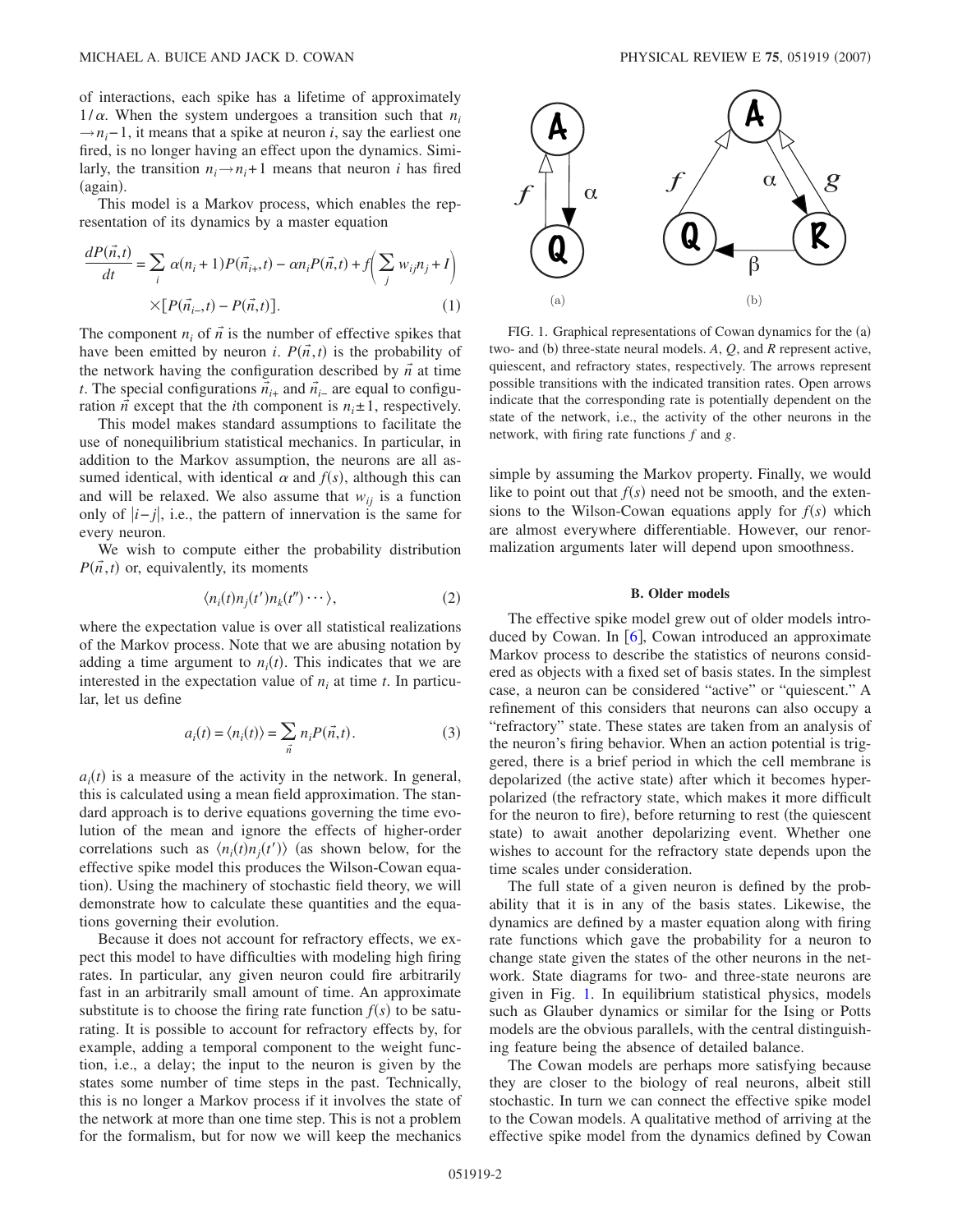is to consider the states of low activity (i.e., where most of the neurons are quiescent). The quiescent state then serves as a "thermal bath" of sorts for the active states. In the thermodynamic limit  $(N \rightarrow \infty)$ , there are an infinite number of neurons within a small region. If we look at time scales such that refractory effects are negligible, the primary variable of relevance is the number of active neurons in a given region of the network. The effective spikes of the spike model can be interpreted as the number of neurons active within a small region at a given time. The decay constant  $\alpha$  then describes the length of time each spike remains active before being reabsorbed by the quiescent bath.

In Appendix C, after we have introduced the technology used to analyze the effective spike model, we give a brief discussion of how the Cowan models are analyzed in similar fashion and how they can be reduced to the effective spike model.

## **III. FIELD THEORY FOR THE EFFECTIVE SPIKE MODEL**

Using the master equation  $(1)$  $(1)$  $(1)$ , it is straightforward to derive a stochastic field theory describing the continuum and "thermodynamic"  $(N \rightarrow \infty)$  limits of this model. The explicit derivation is given in the appendices. There are two basic steps to this process. First, one formulates an operator representation of the configurations available to the system, i.e., the states with probability distribution  $P(\vec{n},t)$  and of the master equation. This is shown in Appendix A. Second, one uses the coherent state representation to transform the operators into the final field variables. This is shown in Appendix B. The end result is a generating functional  $Z[J,\tilde{J}]$  [Eq. ([11](#page-2-0))] for moments of two fields  $\varphi(x,t)$  and  $\tilde{\varphi}(x,t)$  [i.e., functional derivatives of *Z* produce moments of  $\varphi(x,t)$  and  $\tilde{\varphi}(x,t)$ ]. These fields are related to the physical quantities of interest via

$$
\left\langle \prod_i n(x_i, t_i) \right\rangle = \left\langle \prod_i \left[ \widetilde{\varphi}(x_i, t_i) \varphi(x_i, t_i) + \varphi(x_i, t_i) \right] \right\rangle. \tag{4}
$$

We have promoted the neural index into an argument *x*. The index  $i$  in this context refers to points (i.e., the neuron at location  $x_i$ ) in whose correlations we are interested. Loosely speaking, one can think of  $\varphi(x, t)$  as the variable describing  $n(x,t)$ , and  $\tilde{\varphi}(x,t)$  as describing the network's response to perturbations (it is often called the "response field").  ${}^{1}\tilde{\varphi}(x,t)$ has the property that

$$
\left\langle \prod_{i} \widetilde{\varphi}(x_i, t_i) \prod_{j} \varphi(x_j, t_j) \right\rangle = 0 \tag{5}
$$

<span id="page-2-1"></span>if there is at least one *i* such that  $t_i \geq t_j$  for all *j*. In particular, we have

$$
a(x,t) = \langle n(x,t) \rangle = \langle \varphi(x,t) \rangle \tag{6}
$$

and (if  $t_1 > t_2$ )

$$
\langle n(x_1, t_1)n(x_2, t_2) \rangle = \langle \varphi(x_1, t_1)\varphi(x_2, t_2) \rangle + \langle \varphi(x_1, t_1)\widetilde{\varphi}(x_2, t_2) \rangle a(x_2, t_2).
$$
 (7)

The correlation function

$$
\Delta(x_1, t_1; x_2, t_2) = \langle \varphi(x_1, t_1) \widetilde{\varphi}(x_2, t_2) \rangle \tag{8}
$$

is called the propagator and describes the network's linear response. It has the property

$$
\lim_{t \to t'_+} \Delta(x_1, t; x_2, t') = \delta(x_1 - x_2)
$$
\n(9)

so that the equal-time two-point correlator is given by

$$
\langle n(x_1,t)n(x_2,t)\rangle = \langle \varphi(x_1,t)\varphi(x_2,t)\rangle + \delta(x_1 - x_2)a(x_2,t).
$$
\n(10)

<span id="page-2-0"></span>The generating functional  $Z[J,\tilde{J}]$  is given by the following path integral (see Appendix B) over  $\varphi(x, t)$  and  $\tilde{\varphi}(x, t)$ :

$$
Z[J,\widetilde{J}] = \int \mathcal{D}\varphi \, \mathcal{D}\widetilde{\varphi}e^{-S[\varphi,\widetilde{\varphi}]+J\cdot\widetilde{\varphi}+\widetilde{J}\cdot\varphi},\tag{11}
$$

where  $D$  indicates a functional integration measure; we are using the notation

$$
\widetilde{J} \cdot \varphi = \int d^d x \, dt \, \widetilde{J}(x, t) \varphi(x, t) \tag{12}
$$

we have allowed the domain of *x* to have *d* dimensions; see below). The "action"  $S[\varphi, \tilde{\varphi}]$  is defined as

<span id="page-2-2"></span>
$$
S[\varphi(x,t), \tilde{\varphi}(x,t)] = \int_{-\infty}^{\infty} d^d x \left( \int_0^t dt \; \tilde{\varphi} \partial_t \varphi + \alpha \tilde{\varphi} \varphi - \tilde{\varphi} f(w \star [\tilde{\varphi} \varphi + \varphi] + I) \right) - \int_{-\infty}^{\infty} d^d x \overline{n}(x) \tilde{\varphi}(x,0). \tag{13}
$$

There is an initial state operator in this action proportional to *n*(*x*) (see Appendix A) and  $\star$  denotes a convolution. It corresponds to the assumption that the network starts out in an uncorrelated state where each neuron *x* has a Poisson distribution of spikes with mean  $\bar{n}(x)$ . Other such initial state operators will correspond to different initial (possibly correlated) states.

We should add a word concerning the dimension *d*. Although we did not mention it in the discussion of the model, it is crucial in the thermodynamic and continuum limits, and has measurable effects. For example, the emergent patterns from a bifurcation will be affected by the dimension *d*. We have left it arbitrary, but we expect *d* to take the value 2 or 3 (or possibly in between to allow for a fractal lattice). Real cortex is of course three dimensional, but certain applications may be adequately described by a two-dimensional network i.e., the correlation length may be longer than the extent of the cortex in a particular dimension). In the event that interactions are simply between nearest neighbors, *d* characterizes the number of neighbors any given neuron will have.

<sup>&</sup>lt;sup>1</sup>More precisely, the fields  $\varphi(x,t)$  and  $\tilde{\varphi}(x,t)$  are related to  $n(x,t)$ and a new field  $\tilde{n}(x,t)$  via  $1+\tilde{\varphi}(x,t)=\exp[\tilde{n}(x,t)]$  and  $\varphi(x,t)$  $=n(x,t) \exp[-\tilde{n}(x,t)]$ . One could formulate the theory in terms of  $n(x,t)$  and  $\tilde{n}(x,t)$ , but the action would be more complicated.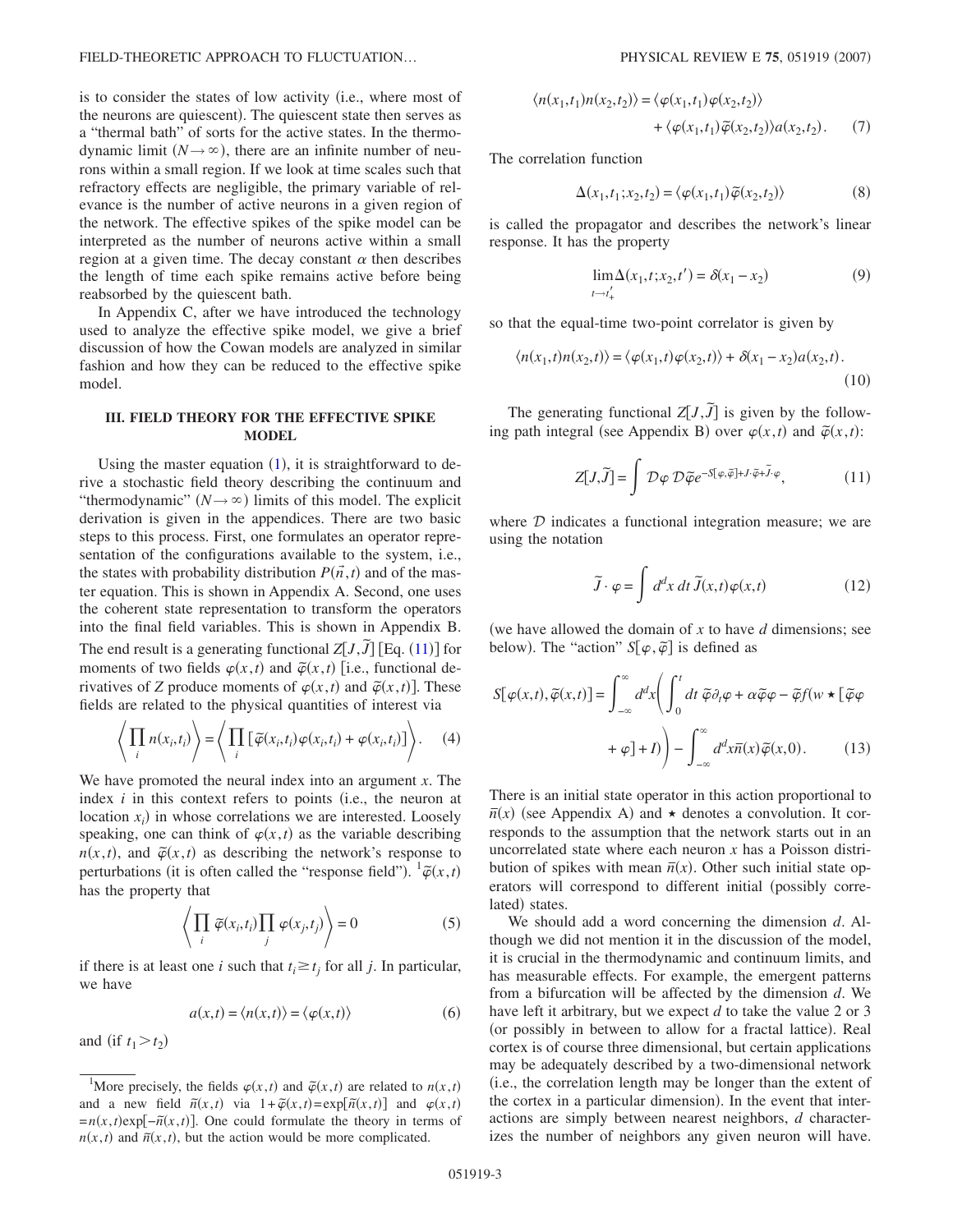The opposite extreme of all-to-all homogeneous coupling produces an effectively high-dimensional system. We consider connectivity that is short range relative to the total system size.

The generating functional  $(11)$  $(11)$  $(11)$  contains all of the statistical information about the system. In principle, one must simply calculate  $Z[J(x, t), \tilde{J}(x, t)]$  for any model. Realistically, this is possible for only the simplest of systems. Typically, one evaluates the generating functional via a perturbation series. The action is separated into the piece bilinear in  $\varphi(x,t)$  and  $\tilde{\varphi}(x,t)$ , called the "free" action, and the remainder, called the "interacting" action:

$$
S[\varphi, \tilde{\varphi}] = S_f[\varphi, \tilde{\varphi}] + S_i[\varphi, \tilde{\varphi}].
$$
 (14)

This allows us to define the linear operator  $\mathcal L$  as follows:

$$
S_f[\varphi, \tilde{\varphi}] = \tilde{\varphi}(x, t) \mathcal{L}[\varphi(x, t)], \qquad (15)
$$

as well as the propagator  $\Delta(x, t)$ ,

$$
\mathcal{L}[\Delta(x - x', t - t')] = \delta(x - x')\delta(t - t'). \tag{16}
$$

In other words,  $\Delta(x, t)$  is the Green's function for the differential operator  $\mathcal{L}$ . This allows us to define a perturbation expansion using the remainder of the action  $S_i$ ,

$$
Z[J(x,t),\tilde{J}(x,t)] = \int \mathcal{D}\varphi \, \mathcal{D}\tilde{\varphi} \sum_{n=0}^{\infty} \frac{(-S_i[\varphi,\tilde{\varphi}])^n}{n!} e^{-S_f[\varphi,\tilde{\varphi}]+J\cdot\tilde{\varphi}+\tilde{J}\cdot\varphi}.
$$
\n(17)

We can rewrite this as

$$
Z[J(x,t),\tilde{J}(x,t)] = \sum_{n=0}^{\infty} \frac{(-S_i[\delta/\delta\tilde{J},\delta/\delta J])^n}{n!}
$$

$$
\times \int \mathcal{D}\varphi \mathcal{D}\tilde{\varphi} e^{-S_f[\varphi,\tilde{\varphi}]+J\cdot\tilde{\varphi}+\tilde{J}\cdot\varphi}, \quad (18)
$$

where we have replaced the arguments of  $S_i$  with functional derivatives in order to write the generating functional as an expansion of moments of a Gaussian path integral:

$$
Z_f[J(x,t),\tilde{J}(x,t)] = \int \mathcal{D}\varphi \,\mathcal{D}\tilde{\varphi} \, e^{-S_f[\varphi,\tilde{\varphi}]+J\cdot\tilde{\varphi}+\tilde{J}\cdot\varphi}.\tag{19}
$$

We can compute the generating functional  $Z_f$  via completing the square,

$$
\varphi(x,t)\to\varphi(x,t)+\Delta\cdot J,
$$

$$
(x, t) \qquad \qquad (x', t')
$$

<span id="page-3-0"></span>FIG. 2. Feynman graph for the propagator. Time increases from left to right so that  $t' \leq t$ .

$$
\tilde{\varphi}(x,t) \to \tilde{\varphi}(x,t) + \tilde{J} \cdot \Delta, \qquad (20)
$$

and so

$$
Z_f[J(x,t),\tilde{J}(x,t)] = \int \mathcal{D}\varphi \,\mathcal{D}\tilde{\varphi} \, e^{-S_f[\varphi,\tilde{\varphi}]+\tilde{J}\cdot\Delta \cdot J} = Z_f[0,0]e^{\tilde{J}\cdot\Delta \cdot J}.
$$
\n(21)

 $Z_f[0,0]$  is a normalization factor. This produces the following series:

<span id="page-3-1"></span>
$$
Z[J(x,t),\tilde{J}(x,t)] = \sum_{n=0}^{\infty} \frac{(-S_i[\delta/\delta\tilde{J},\delta/\delta J])^n}{n!} Z_f[0,0] e^{\tilde{J}\cdot\Delta J}.
$$
\n(22)

In this series all moments generated by  $Z[J,\tilde{J}]$  are expressed as products of moments of a Gaussian measure. This expression allows us to construct Feynman diagram representations of the moments of the distribution. If  $S_i = 0$  we are left with the simple generating functional

$$
Z[J(x,t),\tilde{J}(x,t)] = Z_f[0,0]e^{\tilde{j}\cdot\Delta J},\qquad(23)
$$

which tells us that

$$
\langle \varphi(x,t)\tilde{\varphi}(x',t') \rangle = \frac{1}{Z_f[0,0]} \frac{\delta}{\delta \tilde{J}(x,t)} \frac{\delta}{\delta J(x',t')} Z[J(x,t), \tilde{J}(x,t)]
$$

$$
= \Delta(x-x',t-t'), \tag{24}
$$

which we can represent by a straight line connecting points  $(x', t')$  and  $(x, t)$ . In these diagrams time implicitly moves to the left, so that  $t' < t$  in Fig. [2.](#page-3-0) The terms in  $S_i$  produce vertices with *n* "incoming" lines and *m* "outgoing" lines depending on the factors of  $\varphi$  and  $\tilde{\varphi}$  respectively. For example, if  $S_i = g \int d^d x \, dt \, \varphi \, \widetilde{\varphi}^2$ , then the perturbation series for  $\langle \varphi(x_1, t_1) \varphi(x_2, t_2) \tilde{\varphi}(x_3, t_3) \rangle$  looks like (to first order in *g*)

$$
\langle \varphi(x_1, t_1) \varphi(x_2, t_2) \tilde{\varphi}(x_3, t_3) \rangle = \frac{1}{Z_f[0, 0]} \frac{\delta}{\delta \tilde{J}(x_1, t_1)} \frac{\delta}{\delta \tilde{J}(x_2, t_2)} \frac{\delta}{\delta J(x_3, t_3)} Z
$$
  
\n
$$
= g \frac{\delta}{\delta \tilde{J}(x_1, t_1)} \frac{\delta}{\delta \tilde{J}(x_2, t_2)} \frac{\delta}{\delta J(x_3, t_3)} \int d^d z \, ds \frac{\delta}{\delta \tilde{J}(z, s)} \left(\frac{\delta}{\delta J(z, s)}\right)^2 e^{\tilde{j} \cdot \Delta \cdot J} = g \int d^d z \, ds \, \Delta(x_1 - z, t_1 - s) \Delta(x_2 - z, t_2 - s) \Delta(z - x_3, s - t_3). \tag{25}
$$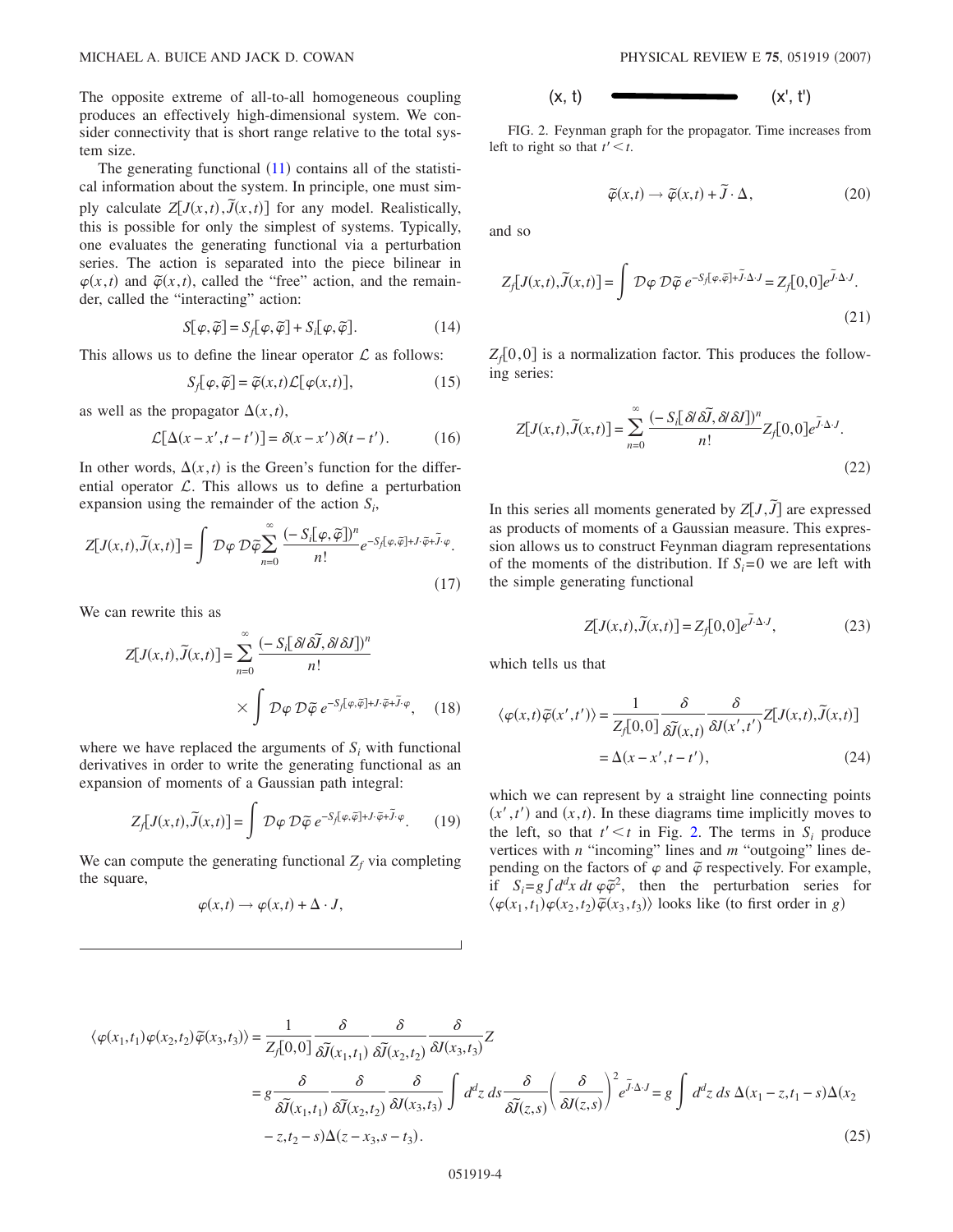<span id="page-4-0"></span>

FIG. 3. Feynman graph for the moment  $\langle \varphi(x_1,t_1) \varphi(x_2,t_2) \widetilde{\varphi}(x_3,t_3) \rangle.$ 

This is pictured in Fig. [3.](#page-4-0) Initial state terms do not have an integration over time (like the previous example vertex). Additionally, they only have "outgoing" lines, i.e., factors of  $\tilde{\varphi}$ . We will consider only initial state terms linear in  $\tilde{\varphi}$ , but the generalization is straightforward. We denote them with bold dots in the figures to represent the initial time. For example, if  $S_i = \int d^d x \ \tilde{\varphi}(x,0) \rho(x)$ , i.e., there is only an initial state term, then the exact calculation of the mean is given by

$$
\langle \varphi(x,t) \rangle = \int dz \, \Delta(x-z,t) \rho(z). \tag{26}
$$

 $\rho(x)$  is the initial condition for  $\langle \varphi(x,t) \rangle$ . This graph is shown in Fig. [4.](#page-4-1) In later graphs we will not explicitly label the coordinates  $(x, t)$ .

In our case the vertices given by  $S_i$  are somewhat more complicated. We introduce the notation that  $f^{(n)}$  is the *n*th derivative of *f*. The tree-level propagator is given by

$$
(\partial_t + \alpha) \Delta(x, t; x', t') - \int dx f^{(1)}(I) w(x - x'') \Delta(x'', t; x', t')
$$
  
=  $\delta(x - x') \delta(t - t')$  (27)

<span id="page-4-3"></span>and the vertices are given by an expansion of  $f(x)$  about  $x$  $=I$  as

$$
\mathcal{V}_{mn} = \int d^d x \, dt \frac{f^{(n)}(I)}{n!} \widetilde{\varphi}[w \star \widetilde{\varphi} \varphi]^m [w \star \varphi]^n \binom{n}{m}, \quad (28)
$$

which represents  $n$  incoming lines and  $m+1$  outgoing lines (the  $n=1$ , $m=0$  term has already been incorporated into the propagator). In addition, the initial state terms will contribute vertices with  $n=0$  for any  $m$ . Graphs are constructed by taking products of vertices and replacing pairs of factors  $\varphi$ ,  $\tilde{\varphi}$  by factors of the propagator  $\Delta$ . If the vertex is part of the initial state operator, we represent it with a bold dot. In the following, we will be interested in *vacuum* graphs. Vacuum graphs are those in which all factors of  $\varphi$  have been paired with a factor of  $\tilde{\varphi}$ , and vice versa, in addition to being one-particle irreducible. One-particle irreducible means that the graphs cannot be rendered disconnected by cutting only a single

<span id="page-4-1"></span>

PHYSICAL REVIEW E 75, 051919 (2007)

<span id="page-4-2"></span>

FIG. 5. First four terms in the perturbation expansion of  $\langle \varphi(x, t) \rangle$ using only the vertex  $V_{02}$ . The dots represent the initial condition operator. Time moves from right to left.

line. The first few terms in the series for  $\langle \varphi(x,t) \rangle$  using only the  $m=0$ ,  $n=2$  vertex are shown in Fig. [5.](#page-4-2) One can see that this series is quite unwieldy.

## **IV. THE EFFECTIVE ACTION AND THE LOOP EXPANSION**

The perturbation expansion  $(22)$  $(22)$  $(22)$  is adequate in the case of weak coupling. However, in order to systematically characterize fluctuations, the loop expansion is more useful. The loop expansion is a reorganization of the perturbative expansion according to the topology of the graphs in each term. In particular, the loop expansion collects together diagrams with a given number of loops. Equivalently, the loop expansion is a systematic expansion of the generating functional using the method of steepest descents. Each order in this expansion couples higher moments into the dynamics. Introduce the parameter *h* into  $Z[J(x,t), \tilde{J}(x,t)]$  (*h* serves only as a bookkeeping parameter and must be set to 1 for physical calculations),

$$
Z[J(x,t),\tilde{J}(x,t)] = \int \mathcal{D}\varphi \,\mathcal{D}\tilde{\varphi} \, e^{(-S[\varphi,\tilde{\varphi}]+J\cdot\tilde{\varphi}+\tilde{J}\cdot\varphi)/h} \qquad (29)
$$

An expansion of a given moment in powers of *h* is equivalent to an expansion in the number of loops in a Feynman graph perturbation expansion. The correlation functions at tree level (0 loops) have the following *h* dependence:

$$
\langle \varphi^n \tilde{\varphi}^m \rangle \sim h^{n+m-1}.\tag{30}
$$

Each order in the loop expansion has an additional factor of *h*. Note that  $a(x,t) = \langle \varphi(x,t) \rangle \sim h^0$  and  $\tilde{a}(x,t) = \langle \tilde{\varphi}(x,t) \rangle \sim h^0$  $[7]$  $[7]$  $[7]$ .

Summing the diagrams in the perturbation series that contribute to  $\langle \varphi(x,t) \rangle$  but contain no loops yields the solution to the equations described as mean field theory. Incorporating higher-order effects is a matter of including diagrams with some number of loops. The existence of an initial state operator complicates the explicit representation of this series by adding an infinite number of graphs even at tree level. In order to calculate even the one-loop correction to  $\langle \varphi(x,t) \rangle$ , we would need to sum the infinite series consisting of the mean field diagrams with one loop inserted in all possible ways.

It is simpler to remove this complication by shifting the field operators  $\varphi(x, t)$  by the first moment:

$$
\varphi(x,t) \to \varphi(x,t) + a(x,t),
$$
  

$$
\tilde{\varphi}(x,t) \to \tilde{\varphi}(x,t) + \tilde{a}(x,t),
$$
 (31)

where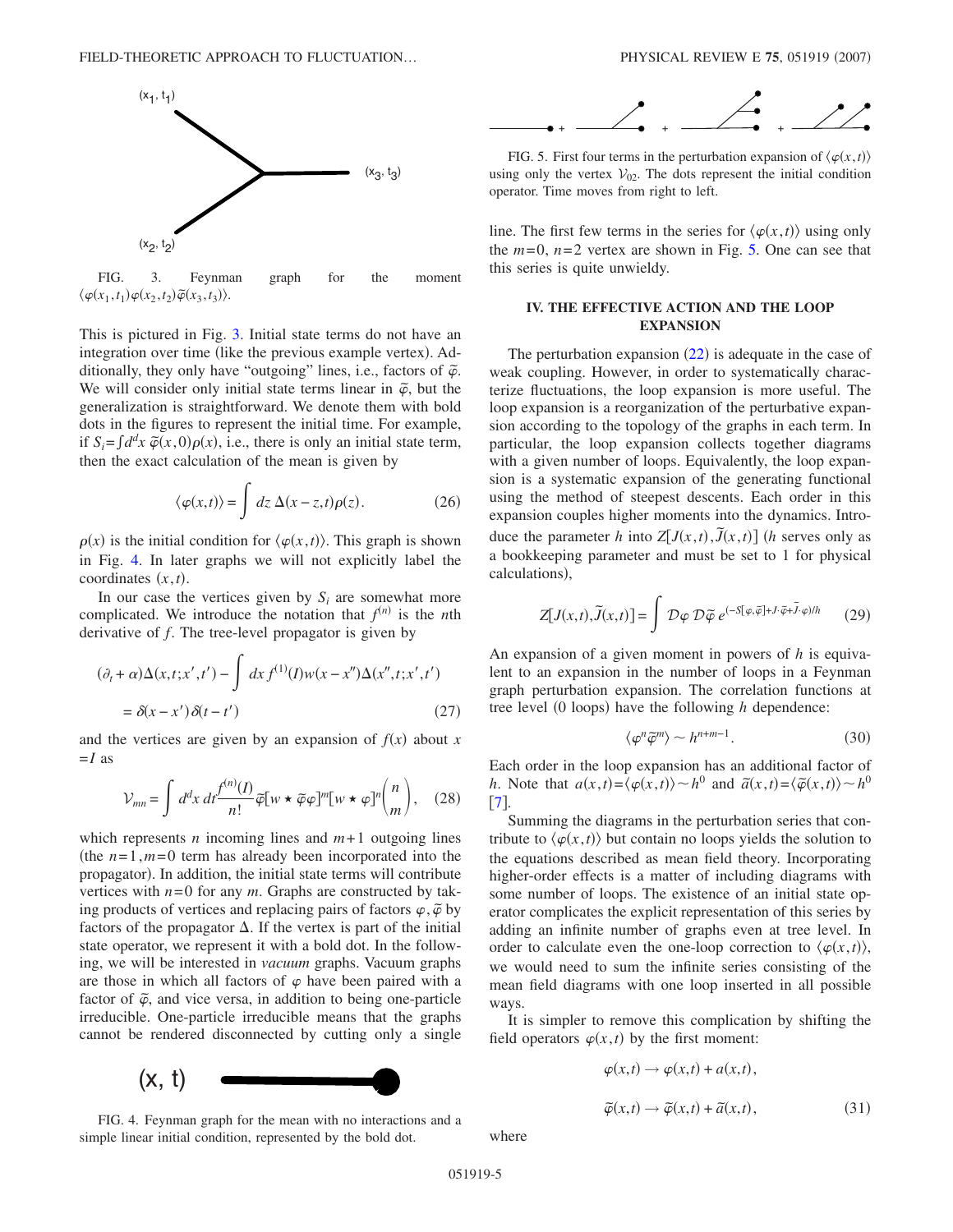$$
a(x,t) = \langle \varphi(x,t) \rangle,
$$
  

$$
\tilde{a}(x,t) = \langle \tilde{\varphi}(x,t) \rangle.
$$
 (32)

 $a(x, t)$  is *not* the solution of the Wilson-Cowan equation. It is the true mean value of the theory, including all fluctuation effects. The solution of the Wilson-Cowan equation will be an approximation of this.

After performing this shift, the action (including source terms  $J$ ,  $\tilde{J}$ ) now looks like

$$
S[a,\tilde{a};\varphi,\tilde{\varphi}] = S_0[a,\tilde{a}] + S_F[a,\tilde{a};\varphi,\tilde{\varphi}] + J \cdot (\tilde{a} + \tilde{\varphi}) + \tilde{J} \cdot (a + \varphi),
$$
\n(33)

where

$$
S_0[a(x,t),\tilde{a}(x,t)] = \int_{-\infty}^{\infty} d^d x \left( \int_0^t dt \, \tilde{a}\partial_t a + \alpha \tilde{a}a - \tilde{a}f(w \star [\tilde{a}a + a] + t) \right) - \int_{-\infty}^{\infty} d^d x \, \bar{n}(x)\tilde{a}(x,0), \qquad (34)
$$

$$
S_F[a,\tilde{a};\varphi(x,t),\tilde{\varphi}(x,t)] = \int_{-\infty}^{\infty} d^d x \left( \int_0^t dt \; \tilde{\varphi} \partial_t \varphi + \alpha \tilde{\varphi} \varphi \right)
$$

$$
- \tilde{\varphi} f(w \star [\tilde{\varphi}\varphi + \varphi] + I) \Bigg) + (\tilde{\varphi} + \tilde{a})
$$

$$
\times \sum_n \frac{f^{(n)}(w \star [\tilde{a}a + a] + I)}{n!} [w \star \{\tilde{a}\varphi
$$

$$
+ \tilde{\varphi}a + \tilde{\varphi}\varphi + \varphi\}]^n
$$

$$
- \int_{-\infty}^{\infty} d^d x \; \overline{n}(x) \tilde{\varphi}(x,0). \tag{35}
$$

For generic  $J,\tilde{J}$ , this action still has linear source terms for the fields  $\varphi$ ,  $\tilde{\varphi}$ , including the initial state. This term represents corrections to the mean arising from stochastic effects. These corrections will appear at all orders of perturbation theory, so that it would seem we have only compounded the problem. However, since we have stipulated that  $a(x, t)$  represents the true mean (including all stochastic effects) we can rid ourselves of this difficulty as well by using the effective action.

The generating functional for connected graphs (or the cumulant generating functional) is simply  $W[J,\tilde{J}] = h \ln Z$ . This gives us

$$
hW[J,\widetilde{J}] = -S_0 - J \cdot \widetilde{a} - \widetilde{J} \cdot a + h \ln Z_F, \tag{36}
$$

where  $Z_F$  is the generating functional with respect to  $S_F$ .

Legendre transforming *W* gives us the effective action

$$
\Gamma[a,\tilde{a}] = -hW[J,\tilde{J}] + a \cdot \tilde{J} + \tilde{a} \cdot J,
$$
 (37)

<span id="page-5-0"></span>along with the condition

$$
\frac{\delta \Gamma}{\delta a(x,t)} = \widetilde{J}(x,t),
$$

$$
\frac{\delta \Gamma}{\delta \tilde{a}(x,t)} = J(x,t),\tag{38}
$$

and so

$$
\Gamma[a,\tilde{a}] = S_0[a,\tilde{a}] + h \ln Z_F|_{\delta\Gamma/\delta a = \tilde{J};\delta\Gamma/\delta\tilde{a} = J},
$$
 (39)

where the above condition on  $J$ , $\tilde{J}$  is imposed upon  $Z_F$ . Since  $\delta\Gamma/\delta a(x,t)$  and  $\delta\Gamma/\delta\tilde{a}(x,t)$  are the linear source terms, setting  $J\tilde{J}=0$  removes them from the stochastic part of the action, including the linear initial state operators. Had we assumed nonlinear initial state operators, they would not be eliminated, but they would not cause the same trouble, as they would produce loop corrections (attaching a nonlinear initial state operator to a diagram will produce a loop).  $a(x, t)$ is the true mean of the theory with this choice, since we must have

$$
h\frac{\delta W}{\delta \tilde{J}(x,t)} = a(x,t). \tag{40}
$$

The diagrammatic expansion of  $\Gamma$  is not plagued by initial state and linear source terms. The equations of motion are given by

$$
\frac{\delta \Gamma}{\delta a} = 0,
$$
  

$$
\frac{\delta \Gamma}{\delta \tilde{a}} = 0.
$$
 (41)

The vertices for the Feynman diagrams that constitute the loop expansion of the effective action are of the form ([28](#page-4-3)), with the addition of all possible vertices, where  $\tilde{a}$  and *a* have been substituted for  $\tilde{\varphi}$  and  $\varphi$ , respectively. The propagator is given below in Eq.  $(47)$  $(47)$  $(47)$ . The expansion is given by the sum of the vacuum diagrams with respect to  $\varphi$ ,  $\tilde{\varphi}$ . Recall from above that vacuum diagrams are those that contain no exter- $\phi$ ,  $\tilde{\varphi}$  lines and are one-particle irreducible, i.e., they cannot be disconnected by removing only a single line. The one-particle reducible graphs are precisely those which are eliminated via the conditions in Eq.  $(38)$  $(38)$  $(38)$  [[7](#page-13-6)].

### **A. Mean field theory**

Before we consider the effects of fluctuations, we define mean field theory. The mean field theory corresponding to the action *S* is defined as the  $h \rightarrow 0$  limit of the theory. It is the lowest order in the steepest descent approximation. In other words, the mean field  $a(x,t) = \langle \varphi(x,t) \rangle$  is given only by the tree level perturbation expansion. All loops and higher moments are set to 0. This is equivalent to the theory defined by the zero-loop approximation of the effective action (although not the zero-loop approximation of the generating functional  $Z[J,\tilde{J}]$ ).

Since the zero-loop effective action is simply  $\Gamma_0[a(x,t), \tilde{a}(x,t)] = S_0[a, \tilde{a}]$  (hence the subscript), the mean field theory of the effective spike model is given by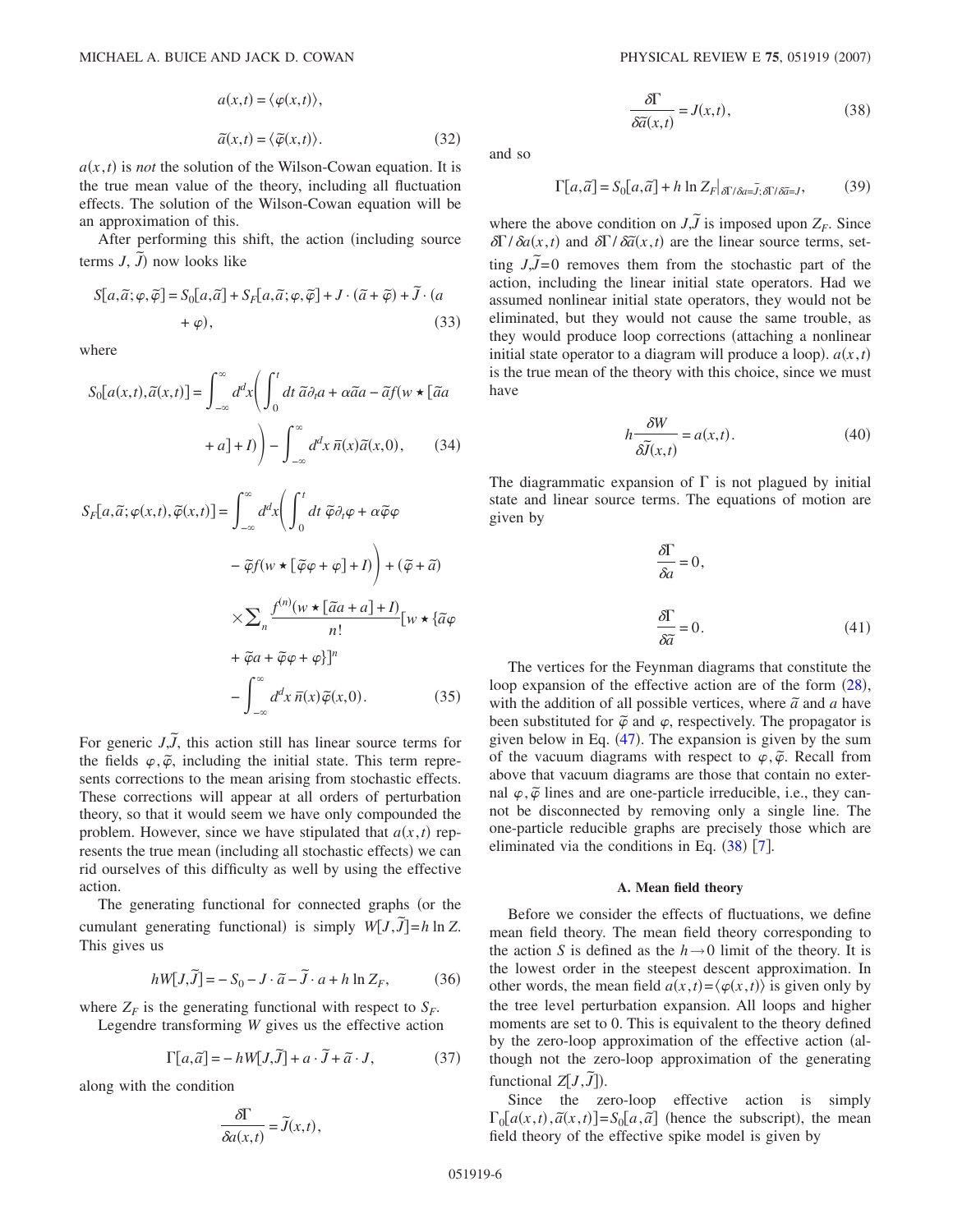<span id="page-6-2"></span>

FIG. 6. Equation of motion for  $a(x, t)$ , exact to all orders. Shown are the linear, quadratic, and cubic parts of the equation. The gray circles represent the proper vertices which are given by the loop expansion of the effective action. Solid lines indicate  $a(x, t)$  to all orders; dotted lines indicate the propagator from Eq. ([47](#page-6-0)).

$$
0 = \frac{\delta S[a, \tilde{a}]}{\delta \tilde{a}(x, t)} = (\partial_t + \alpha)a(x, t) - f(w \star [\tilde{a}(x, t)a(x, t) + a(x, t)]
$$

$$
+ I) - \int d^d x'' \tilde{a}(x'', t) f^{(1)}(w \star [\tilde{a}(x'', t)a(x'', t) + a(x'', t)]
$$

$$
+ I) w(x'' - x) a(x, t), \qquad (42)
$$

$$
0 = \frac{\delta S[a,\tilde{a}]}{\delta a(x,t)} = (-\partial_t + \alpha)\tilde{a}(x,t) - \int d^d x'' \tilde{a}(x'',t)
$$
  
 
$$
\times f^{(1)}(w \star [\tilde{a}(x'',t)a(x'',t) + a(x'',t)] + I)w(x'' - x)[\tilde{a}(x,t)
$$
  
+ 1], (43)

where we have the initial conditions  $a(x, 0) = \overline{n}(x)$  and  $\tilde{a}(x,0) = 0$ . The second initial condition implies that  $\tilde{a}(x,t)$  $= 0$  [which we already knew from Eq.  $(5)$  $(5)$  $(5)$ ]. Using this result we have

$$
\partial_t a_0(x,t) + \alpha a_0(x,t) - f(w \star a_0(x,t) + I) = 0 \tag{44}
$$

<span id="page-6-1"></span>and  $\tilde{a}_0(x,t) = 0$  with the initial condition  $a_0(x,0) = \overline{n}(x)$ . We have introduced the notation  $a_0$ ,  $\tilde{a}_0$  to indicate that the calcu-lation is done to zero loops. Equation ([44](#page-6-1)) is a simple form of the Wilson-Cowan equation.

#### **B. Loop corrections to Wilson-Cowan equation**

Calculating loop corrections to the effective action provides a means of attaining systematic corrections to the Wilson-Cowan equation. Although taking into account all possible diagrams generated by the action  $S_F$  would be a daunting task, the result  $\tilde{a}(x,t) = 0$  greatly simplifies our consideration. The only diagrams that will contribute to the mean field equation are those with precisely one factor of  $\tilde{a}(x,t)$ ; higher-order terms in  $\tilde{a}$  will become zero. More precisely, we need to evaluate the sum of the  $(1, n)$  proper vertices  $\Gamma^{(1,n)}$  for all *n* [the notation  $(m, n)$  indicates the vertex that has  *outgoing and*  $*n*$  *incoming lines.* 

The one-loop contribution is rather simple. It is indicated graphically in Figs. [6](#page-6-2) and [7.](#page-6-3) The vertices that contribute to

<span id="page-6-3"></span>

FIG. 7. One-loop approximation to the quadratic term in the equation for  $a(x, t)$ . There are similar diagrams for the cubic and higher terms as well, all of which sum (along with the linear term) to give the term  $\mathcal N$  in Eq. ([49](#page-6-4)).

the mean equation are

$$
-\int dx\,dt\,\widetilde{a}(x,t)\frac{f^{(2)}(w\star a(x,t)+I)}{2}[w\star\varphi(x,t)]^{2}\quad(45)
$$

and

$$
-\int dx\,dt\,\tilde{\varphi}(x,t)f^{(1)}(w\star a(x,t)+I)w\star[\tilde{\varphi}(x,t)a(x,t)].
$$
\n(46)

In order to connect these vertices we need the propagator. It is given by the bilinear part of  $S_F$ . It is

<span id="page-6-0"></span>
$$
(-\partial_t + \alpha)\Delta(x - x', t - t') - f^{(1)}(x, t) \int dx''w(x - x'')\Delta(x'' - x', t - t') = \delta(x - x')\delta(t - t'),
$$
\n(47)

where we have used the abbreviated notation  $f^{(n)}(x,t)$  $=f^{(n)}(w \star a(x,t)+I)$ . The one-loop contribution to the Wilson-Cowan equation is therefore

<span id="page-6-5"></span>
$$
-\mathcal{N}[a,\Delta] = \int dx_1 dx_2 dx' dt' dx'' f^{(2)}(x,t) w(x - x_1) w(x - x_2)
$$
  
 
$$
\times f^{(1)}(x',t') w(x' - x'') \Delta(x_1 - x',t - t') \Delta(x_2 - x'',t - t') a(x'',t').
$$
  
(48)

<span id="page-6-4"></span>Thus we have the one-loop Wilson-Cowan equation

$$
\partial_t a_1(x,t) + \alpha a_1(x,t) - f(w \star a_1(x,t) + I) + h \mathcal{N}[a_1, \Delta] = 0
$$
\n(49)

along with Eq. ([47](#page-6-0)) (with  $a=a_1$ ). Further loop corrections can be obtained as a simple application of the Feynman rules. No new equations will be added. From this point of view, the loop expansion provides a natural closure of the moment hierarchy normally associated with stochastic systems. To incorporate higher-order statistical effects into the equations, one simply needs to calculate to a higher order in h, i.e., evaluate more loop contributions to Eq. ([49](#page-6-4)). As it stands, Eq. ([49](#page-6-4)) amounts to a "semiclassical" evaluation of the Wilson-Cowan equation.

#### **C. Mean field criterion**

In order for the loop expansion to be valid and useful to finite order, we need some justification for claiming that the relative magnitude of the loop effects is diminished higher in the expansion. In equilibrium statistical mechanics, the Ginsburg criterion provides a condition for when loop effects become comparable to mean field effects and hence gives a criterion for when the loop expansion begins to break down at finite order.

To derive an analog of this condition, we wish to know when the one-loop correction to the propagator becomes of the same order as the tree-level propagator. The propagator is the solution to the linearized Wilson-Cowan equation; likewise the "one-loop" propagator is the solution to the linear-ization of Eq. ([49](#page-6-4)). The diagram for this is shown in Fig. [8.](#page-7-0) For simplicity, we are considering perturbations around a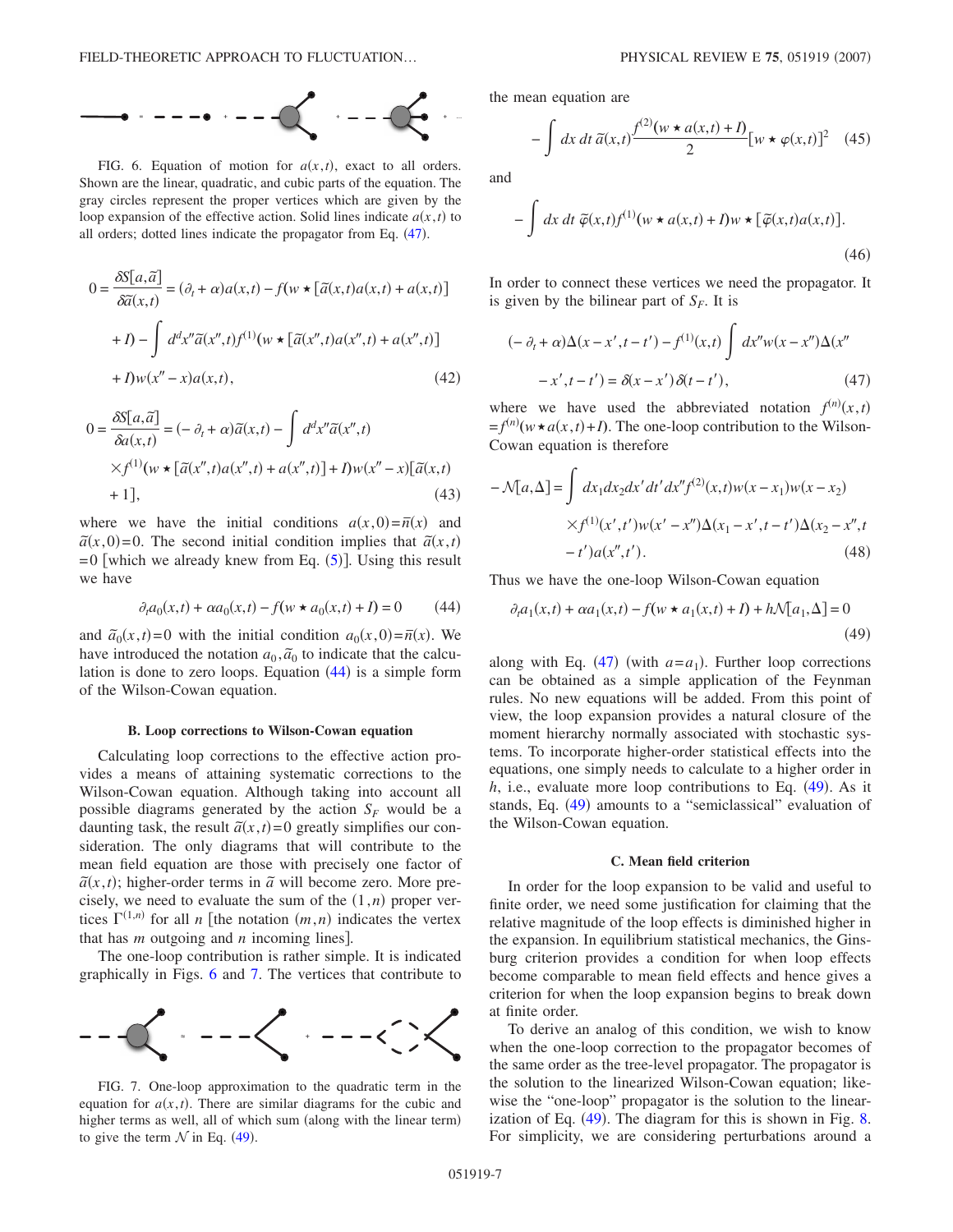<span id="page-7-0"></span>

FIG. 8. Lowest-order contributions to  $\Gamma^{(1,1)}[0,0]$ . When the one-loop contribution is of the same magnitude as the mean field propagator, mean field theory is no longer dependable.

homogeneous equilibrium solution  $a_1(x,t) = a_1$ . The assumption that the mean field contribution is dominant implies

<span id="page-7-1"></span>
$$
\alpha - f'\hat{w}(p) \gg \frac{f''f'}{2} \int \frac{d^d q}{(2\pi)^d} \frac{\hat{w}(q)^2 \hat{w}(p-q)}{[2\alpha - f'\hat{w}(q) - f'\hat{w}(p-q)]},\tag{50}
$$

where we have introduced the notation  $\hat{w}(p)$  to describe the Fourier transform of  $w(x)$ . The left-hand side is the mean field contribution while the right-hand side is the one-loop diagram of Fig. [8.](#page-7-0) For specificity we make the assumption that the weight function  $\hat{w}(p)$  is peaked at  $p=0$ . There is then a bifurcation at a critical point determined at mean field order by  $\alpha = f' \hat{w}(0)$ . We can rescale the integral in ([50](#page-7-1)) to extract the infrared  $(|q| \rightarrow 0)$  singular behavior [note that it is well behaved in the ultraviolet  $(|q| \rightarrow \infty)$  because of the weight function, if not by a neural lattice cutoff]. Near criticality, the dominant contribution to the integral comes from

$$
\int \frac{d^d q}{(2\pi)^d} \frac{\hat{w}(0)^3}{[2\alpha - 2f'\hat{w}(0) + f'w_2q^2]}
$$
(51)

where  $w_n$  is the *n*th moment of the distribution  $w(x)$ . In the limit  $\alpha \rightarrow f' \hat{w}(0)$ , this integral is divergent ("infrared singular") for  $d < 4$  (as is to be expected from the discussion below on the directed percolation phase transition). Scaling the integration variable to  $q' = l_d q$  allows us to write the condition as (after some algebra)

$$
\left(\frac{w_2}{w_0}\right)^2 \gg \frac{|f''|w_0A[f', w_4, \dots]}{f'} l_d^{4-d}
$$
 (52)

<span id="page-7-2"></span>where

$$
l_d^2 = \frac{f'w_2}{2(\alpha - f'w_0)}
$$
(53)

is the diffusion length. The factor  $A[f', w_4, \dots]$  comes from the regularized integral in  $(50)$  $(50)$  $(50)$ . In the absorbing state, the diffusion length is the length to which spikes will propagate before decaying. Loop corrections become comparable to the tree-level contributions as this length becomes comparable to the spatial extent of the cortical interactions. Physically speaking, far from criticality, fluctuations do not have a chance to propagate because perturbations away from the mean relax quickly. Near criticality, small perturbations can propagate throughout the system, leading to fluctuationdominated behavior. Note in particular that as  $f'' \rightarrow 0$ , condi-tion ([52](#page-7-2)) is never violated. Because of the high connectivity and long range of interactions in the cortex, we expect that this criterion is satisfied for realistic networks.

This result implies that a loop expansion is useful and relevant as long as one is interested in behavior away from a bifurcation, or critical, point. Near the onset of an instability, the loop expansion breaks down at finite order, and one must make use of renormalization arguments.

Comparing this criterion to the well-known Ginsburg criterion from equilibrium statistical mechanics, we see that the form is identical, although the diffusion length is replaced by the correlation length.

### **D. Higher-order correlations**

Having both provided the equation governing the mean field and justified the truncation of the loop expansion away from critical points, we now wish to illustrate the calculation of higher-order correlations to finite order in the loop expansion. In particular, we will provide a recipe for calculating all moments at tree level. The discussion of the preceding section suggests that a tree-level computation of higher moments should be quite adequate for many purposes. Recall also that in the loop expansion the tree level for the correlations is at higher order than the mean, e.g., the two-point correlation is at  $O(h)$ , while the mean is  $O(1)$ . A consistent expansion requires considering all moments to the same power in *h*. Consequently, a one-loop expansion in the mean corresponds to a tree-level calculation of the two-point function. Feynman diagrams permit us to compute any such tree-level correlation in terms of the mean field from Eq. ([44](#page-6-1)) and the propagator in Eq.  $(47)$  $(47)$  $(47)$ .

The action for the deviations from the mean is given by  $Z_F$ . The vertices are those given by the action  $S_F$  while the propagator is that from Eq.  $(47)$  $(47)$  $(47)$ . For these vertices, we can freely set  $\tilde{a}$ =0. As an example, the vertex which contributes at tree level to  $\langle (\varphi - a)^2 \rangle$ ,  $\Gamma^{(2,0)}$ , is

$$
\int dx dt \,\tilde{\varphi}(x,t)f^{(1)}(x,t)w \star [\tilde{\varphi}(x,t)a]. \tag{54}
$$

Defining  $C(x_1, t_1; x_2, t_2) = \langle [\varphi(x_1, t_1) - a(x_1, t_1)][\varphi(x_2, t_2)] \rangle$  $-a(x_2, t_2)$ ), this means that

$$
C(x_1, t_1; x_2, t_2) = h \int dx dx' dt \Delta(x_1 - x, t_1 - t) \Delta(x_2 - x', t_2 - t) f^{(1)}(x, t) w(x - x') a(x', t)
$$

$$
+ h \int dx dx' dt \Delta(x_1 - x', t_1 - t) \Delta(x_2 - x, t_2 - t) f^{(1)}(x, t) w(x - x') a(x', t).
$$
(55)

 $C(x_1, t_1; x_2, t_2)$  is shown graphically in Fig. [9.](#page-8-0) It is straightforward to use the Feynman rules to construct the corresponding moments  $\langle (\Delta \varphi)^n \rangle$ . Note that we can use the function  $C(x_1, t_1; x_2, t_2)$  to write the one-loop correction to the Wilson-Cowan equation  $(48)$  $(48)$  $(48)$  in the following form:

$$
h\mathcal{N}[a,\Delta] = h\frac{1}{2} \int dx_1 dx_2 f^{(2)}(x,t)w(x-x_1)w(x - x_2)C(x_1,t;x_2,t).
$$
 (56)

The one-loop Wilson-Cowan equations are then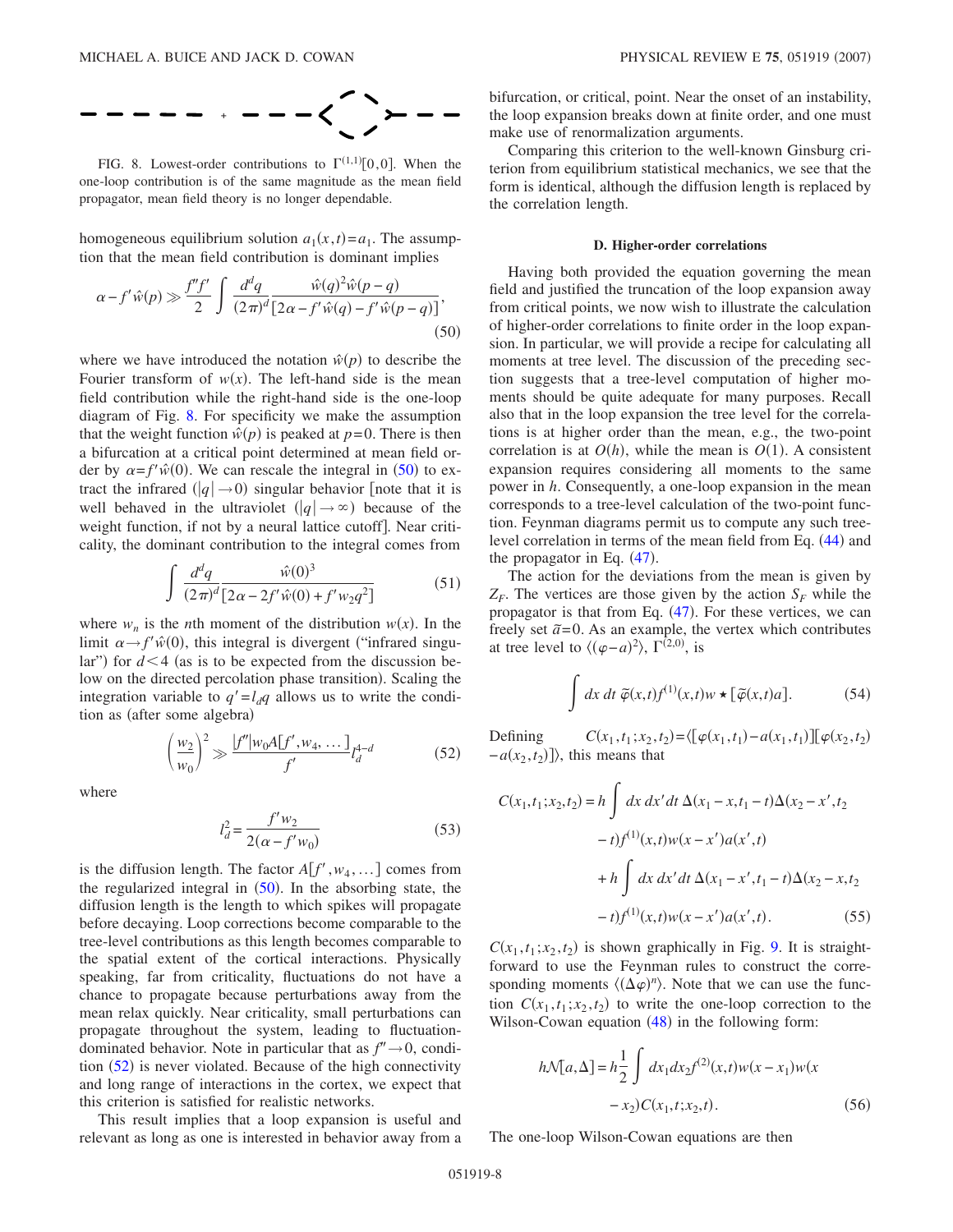<span id="page-8-0"></span>

FIG. 9. Tree-level graph for the two-point correlation function  $C(x_1, t_1; x_2, t_2)$ . It should be compared with the diagram of the loop correction to  $a(x, t)$  in Fig. [7.](#page-6-3)

$$
\partial_t a_1(x,t) + \alpha a_1(x,t) - f(w \star a_1(x,t)) + h \frac{1}{2} \int dx_1 dx_2
$$
  
 
$$
\times f^{(2)}(x,t)w(x-x_1)w(x-x_2)C(x_1,t;x_2,t).
$$
 (57)

In the same manner, higher terms in the loop expansion can be written as couplings of the mean with higher moment functions.

#### **V. RENORMALIZATION AND CRITICALITY**

We now analyze the critical behavior of the effective spike model. As mentioned above, the loop expansion begins to break down as  $f'w_0 \rightarrow \alpha$ . This corresponds to the situation wherein the tendency of a neuron to be excited by depolarization is balanced by the decay of the spike rate. It can be thought of as a "balance condition" between excitation and inhibition, since inhibition cannot be distinguished from the effects of  $\alpha$  in the effective spike model.

Qualitatively we can say that the breakdown of the loop expansion corresponds to the situation wherein the branching and aggregating processes are beginning to balance one another. These processes are due to vertices that generate the two-point correlation and couple it to the mean field at oneloop order. If we make the following transformation on the fields:

$$
\tilde{\varphi}(x,t) \to \sqrt{\frac{2f'}{w_0|f''|}} \tilde{\varphi}(x,t),
$$

$$
\varphi(x,t) \to \left(\sqrt{\frac{2f'}{w_0|f''|}}\right)^{-1} \varphi(x,t),
$$
(58)

the magnitudes of the coefficients of the branching and aggregating vertices are equal. In addition, if  $f''$  is opposite in sign to  $f'$  (which corresponds to a saturation of the weight function) the vertices will have opposite sign. The transformed fields now have dimensions of  $[\varphi]=[\tilde{\varphi}]=d/2$  (meaning  $\varphi^2$  will have dimensions of a density). In addition, the fact that the propagator approaches that of diffusion at large time suggests that time should carry dimension  $\lceil t \rceil$ =−2. Removing all irrelevant operators (those whose coefficients naively scale to 0 as we scale to large system sizes) in  $d \leq 4$  we have

$$
S[\varphi, \tilde{\varphi}] = \int dt \, d^d x [\tilde{\varphi} \partial_t \varphi - D \tilde{\varphi} \nabla^2 \varphi + \mu \tilde{\varphi} \varphi + g (\varphi^2 \tilde{\varphi} - \tilde{\varphi}^2 \varphi)] \tag{59}
$$

where we have defined renormalized parameters for the diffusion constant *D*, decay (or growth)  $\mu$ , and coupling *g*. This is the action for the Reggeon field theory, shown to be in the same universality class as directed percolation  $[8]$  $[8]$  $[8]$ . An extensive review of directed percolation can be found in  $[9]$  $[9]$  $[9]$ . The minus sign between the cubic terms is a reflection of the saturating firing rate function and is necessary for the existence of an ultraviolet fixed point, otherwise the argument breaks down. We are making the reasonable assumption here that the renormalized action will show this saturating character given that  $f(x)$  saturates. Resting neocortex should therefore exhibit a directed percolation phase transition from the absorbing (nonfluctuating) fully quiescent state to a spontaneously active state. This means that the scaling properties of the cortex should be identical with those of directed percolation. This transition occurs as the parameter  $\mu$  moves through zero from above. The bare (i.e., unrenormalized) value of this parameter is  $\mu_0 = \alpha - f'w_0$ . Altering the relative degree of excitation and inhibition changes the value of  $w_0$ , resulting in one method of achieving the phase transition in practice. Note also that this action has a time reversal symmetry  $\phi(x,t) \rightarrow \tilde{\phi}(x,-t)$ . This is an emergent symmetry near the critical point.

The directed percolation phase transition (and, in general, all nonequilibrium dynamical phase transitions) is characterized by four exponents  $\beta$ ,  $\beta'$ ,  $\nu$ ,  $z$ . These are defined as

$$
\langle \varphi(x,t) \rangle \sim \mu^{\beta},
$$
  
\n
$$
\xi_{\perp} \sim \mu^{-\nu},
$$
  
\n
$$
\xi_{\parallel} \sim \mu^{-\nu z},
$$
  
\n
$$
P_{\infty} \sim \mu^{\beta'}.
$$
 (60)

 $\langle \varphi \rangle$  here represents the supercritical equilibrium expectation value.  $\xi_{\perp\parallel}$  are the spatial and temporal correlation lengths, respectively.  $P_{\infty}$  is the probability that a randomly chosen site will belong to a cluster of infinite temporal extent. The time reversal symmetry of directed percolation implies  $\beta$  $=\beta'$ . The mean field values of these exponents are

$$
\beta = 1,
$$
  
\n
$$
\nu = \frac{1}{2},
$$
  
\n
$$
z = 2.
$$
 (61)

We have stated that  $d \leq 4$  above. Strictly speaking, the upper critical dimension for directed percolation is  $d_c = 4$ . For  $d > 4$ , the loop corrections are no longer infrared divergent and thus do not dominate the activity. In this regime, mean field theory will describe the scaling behavior. Physically, the probability of aggregating essentially vanishes and the dy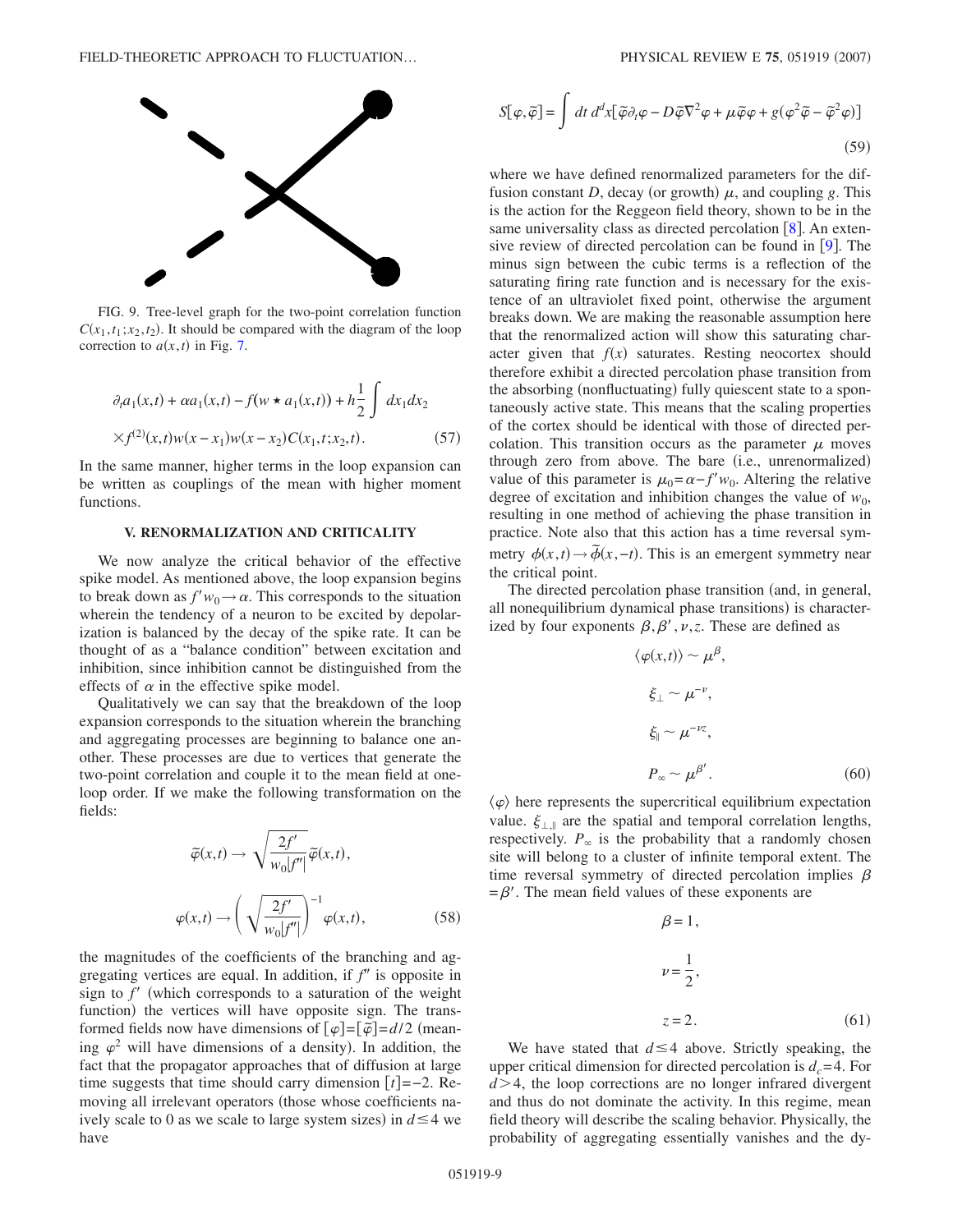namics is that of a branching process. The role dimension plays in directed percolation is to determine the number of neighbors each lattice point will have. In the cortical case, the weight function determines the number of neighbors a neuron has. As determined by the criterion in Eq.  $(52)$  $(52)$  $(52)$ , the loop corrections will not affect the mean field scaling until the diffusion length is sufficiently large. Realistically, in cortex, therefore, this theory predicts the mean field scaling of directed percolation for near-critical systems.

The smoothness of  $f(s)$  is important to the renormalization argument. While the theory is well defined with discontinuous  $f(s)$ , the argument for criticality breaks down with, for example, a step function, which would cause all of the bare vertices *i.e.*, the coefficients of the interactions for the unrenormalized action  $(13)$  $(13)$  $(13)$ ] to diverge. It is interesting to note that, in a previous version of neural dynamics, Cowan [[6](#page-13-5)] identified his two-state neural Hamiltonian as being a generalization of the Regge spin Hamiltonian, a reformulation of Reggeon field theory  $[10]$  $[10]$  $[10]$ .

Evidence consistent with this prediction has already been observed in cortex. Beggs and Plenz  $[11]$  $[11]$  $[11]$  have made microelectrode array recordings in rat cerebral cortex which manifest a behavior they term "neuronal avalanches." These avalanches have precisely the character of directed percolation clusters and exhibit critical power law behavior. They measure an avalanche size distribution (equivalent to the cluster mass distribution of directed percolation) with an exponent of  $-3/2$ . It is the distribution given by

$$
P(S) = \left\langle \delta \left( \int d^d x \, dt \, \varphi(x, t) - S \right) \exp[\tilde{\varphi}(0, 0)] \right\rangle \tag{62}
$$

where  $\bar{n}$  in the action is set to zero. The exponential term represents an initial condition of precisely one active site at the origin. The avalanche size is the integrated activity in both space and time. The  $\delta$  function limits the path integration of the field theory to those configurations of avalanche size *S*. The prediction of directed percolation near criticality gives the following scaling:

$$
P(S) = S^{1-\tau}g(\mu S^{\sigma})
$$
 (63)

where  $\tau$  and  $\sigma$  are

$$
\tau = 2 + \frac{\beta}{(d+z)\nu - \beta},
$$

$$
\sigma = \frac{1}{(d+z)\nu - \beta}.
$$
(64)

Using mean field values of the exponents we get

$$
\tau = \frac{5}{2},
$$
  
\n
$$
\sigma = \frac{1}{2},
$$
\n(65)

and so  $P(S) \sim S^{-3/2}$ . The effective spike model predicts the correct avalanche size distribution.

The effective spike model makes some rather severe assumptions about the network. In particular, the homogeneity of the network dynamics may not be adequate for realistic systems. For descriptions of cortex, there should be some degree of disorder associated with both the decay constant  $\alpha$ and the weight function. It has been shown that, although quenched spatial and temporal disorder each separately have severe repercussions upon the universal behavior of directed percolation, spatiotemporally quenched disorder does not affect the universality class  $[9]$  $[9]$  $[9]$ . The disorder we expect from the nervous system is due to both spatial inhomogeneities and plasticity, which together constitute spatiotemporal disorder.

Altering the definition of the dynamics in fundamental ways will produce different universality classes. Naturally, universality implies that a wide range of models will produce the same critical behavior. In particular, however, the incorporation of refractory effects in a certain way will result in the universality class of dynamic isotropic percolation rather than directed percolation. Dynamic isotropic percolation produces the same prediction for the avalanche size distribution.

#### **VI. DISCUSSION**

We have presented a field theory for neural dynamics derived solely from the assumption of the Markov property and using neurophysiology to formulate the relevant master equation. This theory facilitates the calculation of all of the statistics in a well-defined expansion whose truncation is justified due to the high connectivity of cortical interactions. Also, we can now easily ask how the model responds to correlated input; the equations are a straightforward extension of those presented above. Furthermore, the fact that the firing rate function must saturate suggests a renormalization argument which allows for the characterization of the fluctuations near criticality. The effective spike model suggests that the resulting phase transition is in the directed percolation universality class, although dynamic isotropic percolation is another candidate implied by plausible neural dynamics, i.e., refractoriness. It remains to characterize the extent of finite size effects in the effective spike model.

It is important to emphasize that this approach naturally solves the closure problem. In essence, one exchanges the closure problem for an approximation problem. The vital difference is that in the present formalism one has a means of estimating at what point the loop expansion will break down. In addition one has recourse to the renormalization group when it does.

This model has predictions that are consistent with observations of fluctuations in neocortex. We have already described the Beggs and Plenz observation of critical branching behavior in a neocortical slice [[11](#page-13-10)]. Segev *et al.* also studied neural tissue cultures and found power laws in interspike and interburst intervals  $\lceil 12 \rceil$  $\lceil 12 \rceil$  $\lceil 12 \rceil$ . In the arena of simulations, the Tsodyks-Sejnowski computations of networks obeying a balancing condition  $[13]$  $[13]$  $[13]$  exhibit the same qualitative behavior as the Beggs and Plenz data, although Tsodyks and Sejnowski did not measure critical exponents.

Of course, the prediction of the  $-3/2$  power law for avalanche distributions is not new  $[14–16]$  $[14–16]$  $[14–16]$  $[14–16]$ , and there has been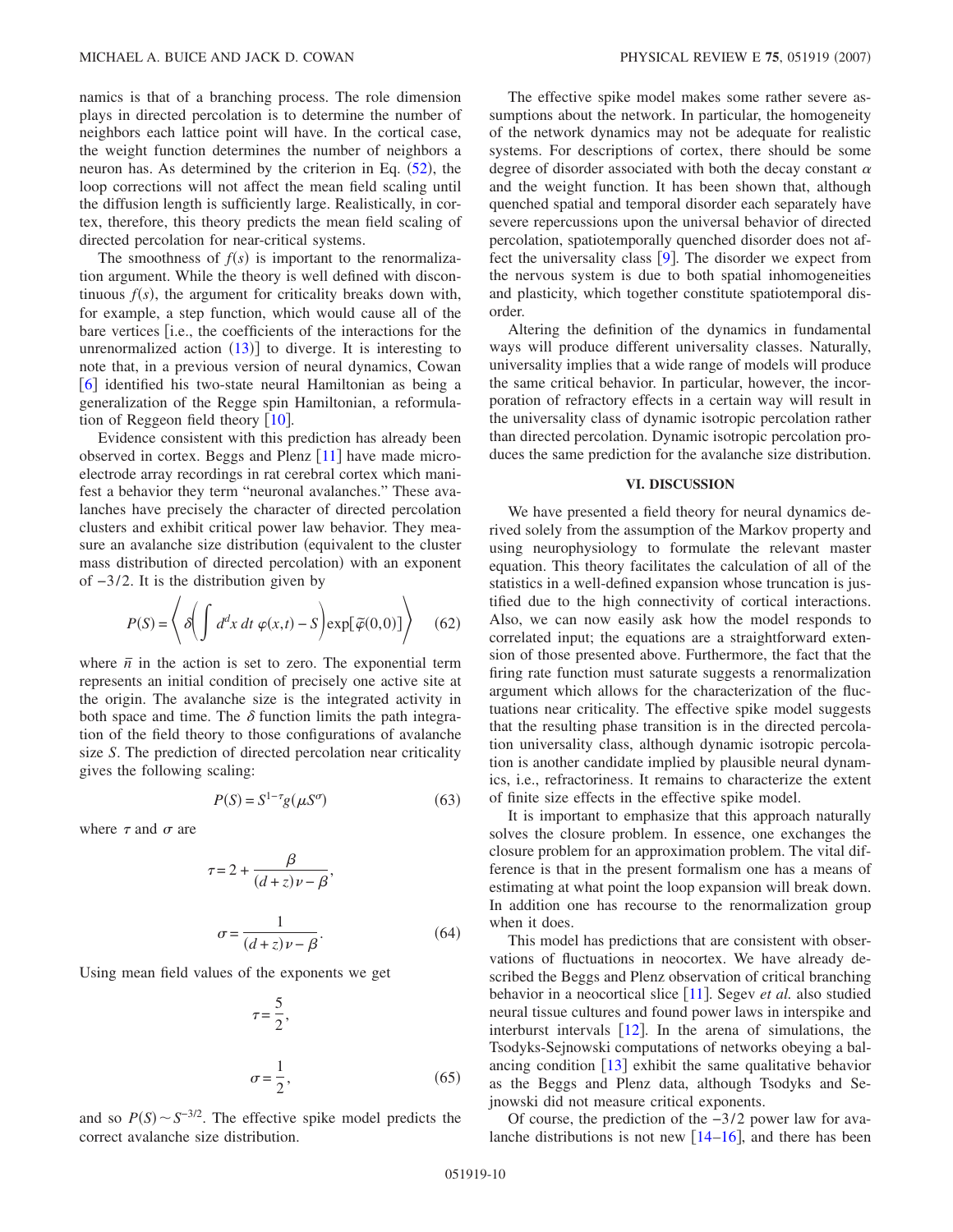plenty of work on modeling avalanches in neural networks [[17](#page-13-15)[,18](#page-13-16)]. In particular, Eurich *et al.* have presented an avalanche model which admits an analytic calculation of the avalanche size distribution for an all-to-all uniform connected network of finite size. As stated, our goal was to produce a formulation of neural network dynamics which builds upon the established Wilson-Cowan approach by systematically incorporating fluctuation effects. For example, not only do we have an extension of the Wilson-Cowan equation but our method also permits the calculation of correlation functions, or "multineuron" distribution functions, and facilitates the study of the dynamics of these correlation functions. In addition, our method of analysis has allowed us to refrain from making certain simplifying assumptions about the connectivity; in particular, we do not require the network to be all-to-all uniformly coupled, so that our formalism admits the study of pattern formation. From this point of view, the goal of our work has been the determination of the semi-classical Wilson-Cowan equations  $(47)$  $(47)$  $(47)$  and  $(49)$  $(49)$  $(49)$ , and a systematic means of enhancing the approximation derived from the loop expansion.

A side effect of the field theoretic approach is the identification of a directed percolation fixed point in our model, and a nice connection between the Wilson-Cowan-derived literature (see, for example,  $[19]$  $[19]$  $[19]$ ) and the avalanche modeling literature through the predicted avalanche size distribution. It is important to emphasize that our work identifies the criticality in cortex as a manifestation of a directed percolation phase transition, the tuning of which is governed by the magnitude of the intercortical interactions. From an experimental point of view, the question now regards the identification of the correct nonequilibrium phase transition that governs criticality in the cortex. In turn, this will inform the theorist about which classes of models are appropriate for neural dynamics. For example, if experiment determines that dynamic isotropic percolation is the correct universality class, then the large class of models which exhibit directed percolation as their only phase transition are fundamentally inappropriate. In our view the universality class being studied in much of the avalanche literature is in fact tuned directed percolation, with the tuning parameter sometimes difficult to find. This view of self-organized criticality has been expressed before  $\lfloor 20.21 \rfloor$  $\lfloor 20.21 \rfloor$  $\lfloor 20.21 \rfloor$ . In keeping with this interpretation, the avalanche results of Beggs and Plenz are dependent upon a small effective input. A large input would have a similar effect to a large magnetic field on a critical Ising network. In cortex, where the inputs are expected to be somewhat larger than in a prepared slice, we no longer expect avalanche behavior. This is also consistent with results observed in cortex [[22](#page-13-20)], where *in vivo* data produces no activity recognizable as avalanche behavior.

Self-organization in a more general sense, however, may actually play an important role in neocortex. It has been shown that the strength of synaptic contacts adapts to the average firing rate  $[23]$  $[23]$  $[23]$ . In particular, increased firing reduces the synaptic strength whereas decreased firing increases it. Such a mechanism could provide neocortical dynamics with a tendency to move towards a critical point by providing a means of tuning the parameter  $w_0$ , for example.

The potential importance of criticality in neural dynamics is evident upon considering its computational significance. In the absorbing state, activity is too transient to be useful to an "upstream" network, although the response will be local and the character of the stimulus can be distinguished. Likewise, in the active state (or in the growth phase of branching) the response will quickly trigger a stereotypical pattern, providing a response that is useless for discriminating stimuli. The critical state is precisely the region in which stimuli can be distinguished (they retain a degree of locality) in addition to possessing a degree of stability for use in computation. This stability is due to critical slowing down as the decay or growth exponent tends to zero. Beggs and Plenz have similarly remarked that critical behavior may serve to balance the competing requirements of stability and information transmission  $\lceil 11 \rceil$  $\lceil 11 \rceil$  $\lceil 11 \rceil$ .

The work presented here also suggests that epileptic seizures are manifestations of directed percolation phase transitions. Epileptic conditions are associated with changes in the susceptibility of neocortex. In particular, in lesioned areas, the connectivity tends to increase as a result of neural growth around the lesion. In our view, this serves to increase  $w_0$ , driving the system toward the active region. The importance of the saturation of the firing rate function here is that, in real tissue, a single epileptic seizure does not completely destroy neocortex, although damage is incurred over time. This would be the outcome were the network completely linear. The active state in directed percolation produces spontaneous neocortical activity in the absence of stimuli.

We would like to emphasize the concept of universality which we have implicitly introduced in a neural context. If indeed the concept of criticality is important for cortical function, then several biologically relevant questions arise. Principally, what is the function of criticality itself? Beyond this, however, we must ask what role any given universality class plays in neural dynamics. Universality suggests that detailed interactions are unimportant for those functions that may depend upon criticality. As such, a host of simple models may be expected to account for a range of phenomena. Whether one model more accurately represents the detailed biological dynamics may then say more about the evolutionary path by which that system was realized than about the actual function. The first step in this regard is to identify the dynamic universality classes present in the cortex.

It is important to understand that more detailed biological models may introduce different sets of relevant operators and thus potentially alter or remove the universal behavior we have described, although the results of Beggs and Plenz are a strong point in favor of the ubiquitous directed percolation universality class. We have already mentioned that spatially or temporally quenched disorder removes the universality of the model, whereas spatiotemporal noise preserves it. It is also important to understand that universality in the cortex does not preclude the importance of nonuniversal properties, which likely affect many cortical phenomena, otherwise the entire understanding of the cortex could be reduced to the field theory governing a single universality class. As a simple example, much of the cortex operates within a regime with strong, correlated inputs. While our theory is equipped to handle this, universality governs the behavior of spontaneous or near-spontaneous cortex. The importance of criticality from this regard may be to identify classes of theories,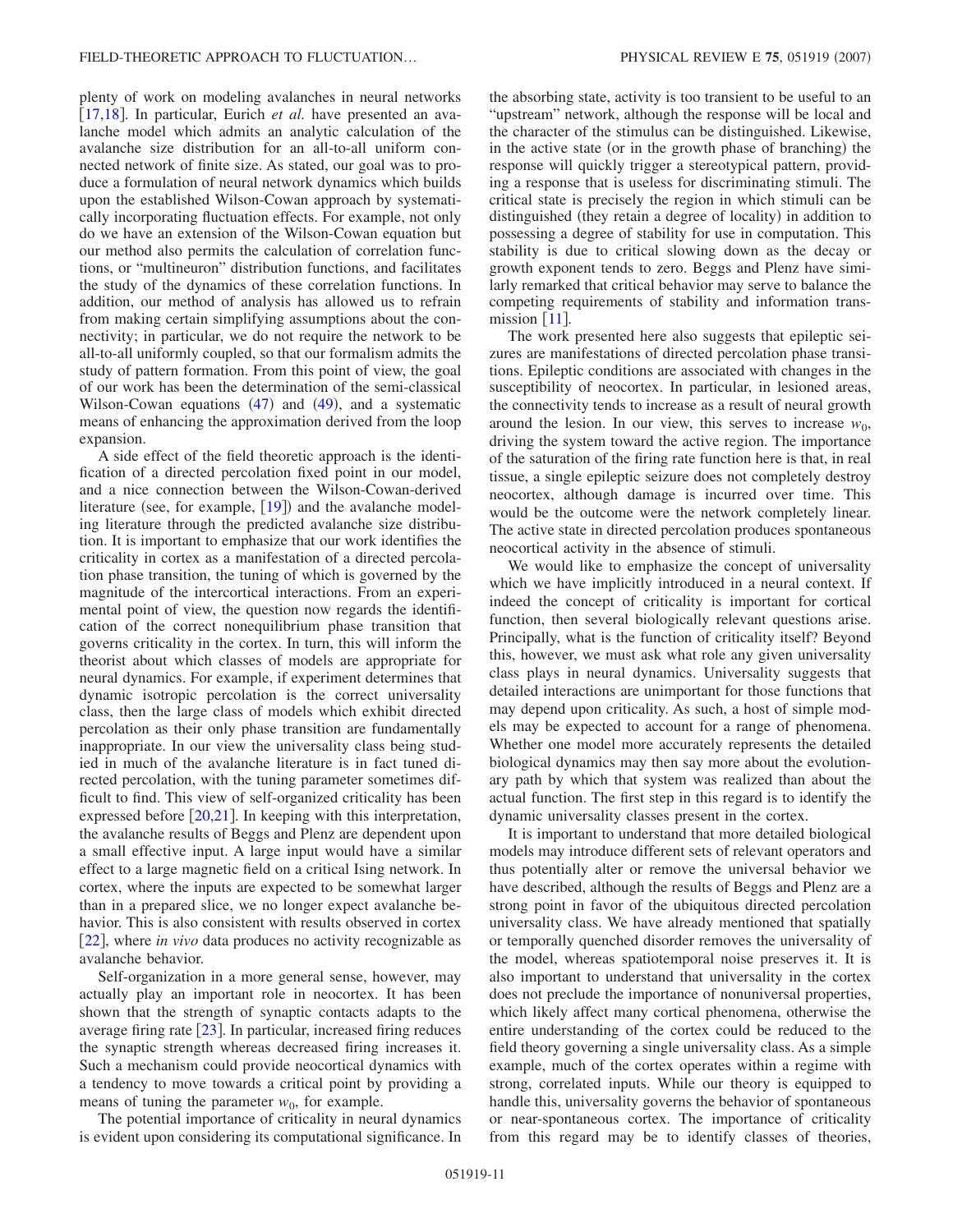namely, those which exhibit the correct universal behavior. Much traditional work in theoretical neuroscience in-

volves analysis of mean field equations. Not only have we expanded this structure by advocating a statistical approach, we have connected it to the concepts of criticality and universality in the cortex. In summary, we have demonstrated that both fluctuations and correlations in neocortical activity can be accounted for using field theoretic methods of nonequilibrium statistical mechanics, may play an important role in facilitating information processing, and may also influence the emergence of pathological states.

#### **ACKNOWLEDGMENTS**

The authors would like to thank Sean Caroll, Philipe Cluzel, and Leo Kadanoff of the University of Chicago Physics Department for helpful comments and suggestions. M.A.B. would like to thank Mike Seifert and Steuard Jensen for many helpful discussions. The authors would also like to thank Arthur Sherman, Vipul Periwal, and Carson Chow of the Laboratory of Biological Modeling NIH/NIDDK for comments and discussion on the manuscript. This work was supported, in part by NSF Grants No. DGE 9616042 and No. DGE 0202337 to M.A.B., and by grants from the U.S. Dept. of the Navy (Grant No. ONR N00014-89-J-1099) and the James S. McDonnell Foundation (Grant No. 96-24) to J.D.C. This research was supported in part by the Intramural Research Program of the NIH, NIDDK.

## **APPENDIX A: OPERATOR REPRESENTATION OF THE EFFECTIVE SPIKE MODEL**

Following Doi  $[24,25]$  $[24,25]$  $[24,25]$  $[24,25]$  and Peliti  $[26]$  $[26]$  $[26]$  we can introduce creation-annihilation operators for each neuron:

$$
[\Phi_i, \Phi_j^{\dagger}] = \delta_{ij} \tag{A1}
$$

<span id="page-11-0"></span>These operators generate a state space by acting on the "vacuum" state  $|0\rangle$ , with  $\Phi_i|0\rangle = 0$ . Inner products in this space are defined by  $\langle 0 | 0 \rangle = 1$  and the commutation relations. The dual vector to  $\Phi_i^{\dagger} |0\rangle$  is  $\langle 0|\Phi_i$ . These operators allow us to "count" the number of spikes at each neuron by using the number operator  $\Phi_i^{\dagger} \Phi_i$  and the following representation of each configuration *n*:

$$
|\vec{n}\rangle = \prod_{i} \Phi_i^{\dagger n_i} |0\rangle. \tag{A2}
$$

We have

$$
\Phi_i^{\dagger} \Phi_i | \vec{n} \rangle = n_i | \vec{n} \rangle \tag{A3}
$$

as can be derived from the commutation relation  $(A1)$  $(A1)$  $(A1)$ . We can then use this to define states of the network,

$$
|\phi(t)\rangle = \sum_{\vec{n}} P(\vec{n},t) \prod_{i} \Phi_i^{\dagger n_i} |0\rangle = \sum_{\vec{n}} P(\vec{n},t) |\vec{n}\rangle, \quad \text{(A4)}
$$

where  $P(\vec{n},t)$  is the probability distribution given in the master equation  $(1)$  $(1)$  $(1)$  and the sum is over all configurations  $\vec{n}$ .

If we introduce the "projection" state

$$
|p\rangle = \exp\left(\sum_{i} \Phi_{i}^{\dagger}\right)|0\rangle, \tag{A5}
$$

we can compute expectation values. In particular,

$$
\langle p|\Phi_i^{\dagger}\Phi_i|\phi(t)\rangle = \sum_{\vec{n}} n_i P(\vec{n},t) = \langle n_i(t)\rangle.
$$
 (A6)

Similarly, for products of the number operator, we have

$$
\langle p|\Phi_i^{\dagger}\Phi_i\Phi_j^{\dagger}\Phi_j\Phi_k^{\dagger}\Phi_k\cdots|\phi(t)\rangle = \langle n_i(t)n_j(t)n_k(t)\cdots\rangle.
$$
\n(A7)

The previous equation can also be generalized so that each neuron is considered at a different point in time, i.e.,

$$
\langle n_i(t)n_j(t')n_k(t'')\cdots\rangle,
$$
 (A8)

since the governing equation for  $P(\vec{n},t)$  is first order in time.

By acting with  $\partial_t$  on the state  $|\phi(t)\rangle$ , we can construct a representation of the master equation:

$$
\partial_t |\phi(t)\rangle = \sum_{\vec{n}} \partial_t P(\vec{n}, t) |\vec{n}\rangle = \sum_i \alpha(n_i + 1) P(\vec{n}_{i+}, t) - \alpha n_i P(\vec{n}, t)
$$

$$
+ f\left(\sum_j w_{ij} n_j + I\right) [P(\vec{n}_{i-}, t) - P(\vec{n}, t)] |\vec{n}\rangle
$$

$$
= \left[\sum_i \alpha(\Phi_i - \Phi_i^{\dagger} \Phi_i) + f_{NO} \left(\sum_j w_{ij} \Phi_j^{\dagger} \Phi_j + I\right) (\Phi_i^{\dagger} - 1) \right] |\phi(t)\rangle, \tag{A9}
$$

where we have used the master equation  $(1)$  $(1)$  $(1)$ , and where the subscript *NO* indicates that *f* is defined by its Taylor expansion about *I*, where the operators are normal ordered at each order in the series (all creation operators are placed to the right of all annihilation operators). The master equation is thereby written in the form

$$
\partial_t |\phi(t)\rangle = -\hat{H} |\phi(t)\rangle \tag{A10}
$$

<span id="page-11-1"></span>with Hamiltonian

$$
\hat{H} = \left[ \sum_{i} \alpha(\Phi_i^{\dagger} \Phi_i - \Phi_i) + f_{NO} \left( \sum_{j} w_{ij} \Phi_j^{\dagger} \Phi_j + I \right) (1 - \Phi_i^{\dagger}) \right].
$$
\n(A11)

As a convenience, we can commute the operator  $exp(\sum_i \Phi_i^{\dagger})$  all the way to the right in expectation values. This allows us to define all expectation values as vacuum expectation values. The projection state operator would appear as a final condition operator for  $\tilde{\phi}$  in the action of the field theory. This procedure allows us to get rid of this operator. Using the commutation relation, we see that this is equivalent to performing the shift

$$
\Phi_i^{\dagger} \to \Phi_i^{\dagger} + 1. \tag{A12}
$$

The number operator becomes

$$
\Phi_i^{\dagger} \Phi_i \to \Phi_i^{\dagger} \Phi_i + \Phi_i. \tag{A13}
$$

Now expectation values are given by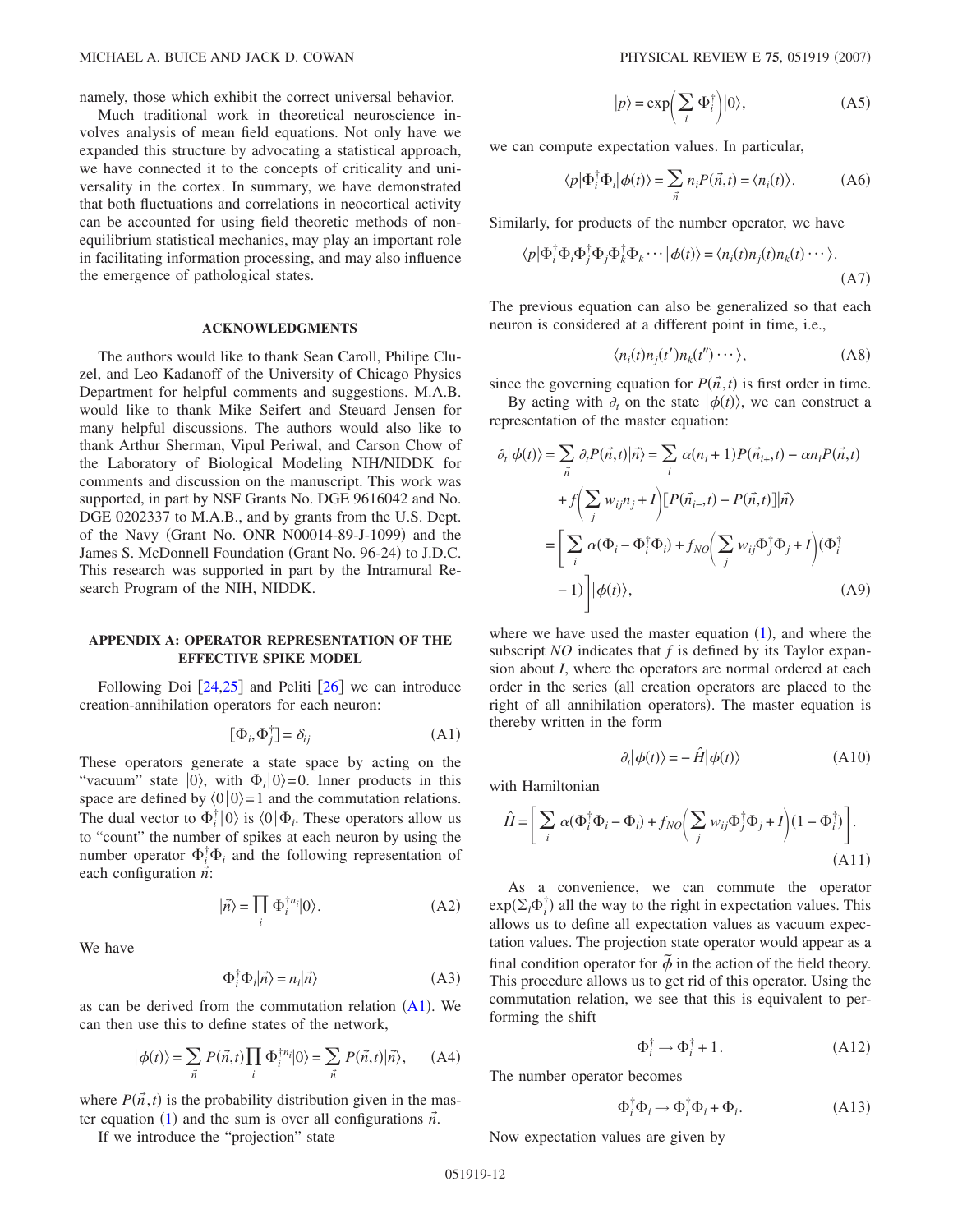<span id="page-12-1"></span>
$$
\langle 0 | (\Phi_i^{\dagger} \Phi_i + \Phi_i) (\Phi_j^{\dagger} \Phi_j + \Phi_j) (\Phi_k^{\dagger} \Phi_k + \Phi_k) \cdots | \phi(t) \rangle
$$
  
=  $\langle n_i(t) n_j(t) n_k(t) \cdots \rangle$ . (A14)

The Hamiltonian  $\hat{H}$  is now given by

$$
\hat{H} = \left[ \sum_{i} \alpha \Phi_{i}^{\dagger} \Phi_{i} - f_{NO} \left( \sum_{j} w_{ij} \Phi_{j}^{\dagger} \Phi_{j} + I \right) \Phi_{i}^{\dagger} \right].
$$
 (A15)

An initial state that is Poisson distributed with mean  $\bar{n}_i$ would be

$$
|\phi(0)\rangle = e^{-\overline{n}_i} \prod_i \sum_k \frac{\overline{n}_i^k}{k!} \Phi_i^{+\overline{k}} |0\rangle = \exp\left(\sum_i \left(-\overline{n}_i + \overline{n}_i \Phi_i^{\dagger}\right)\right) |0\rangle.
$$
\n(A16)

After shifting it becomes

$$
|\phi(0)\rangle = \exp\left(\sum_{i} \overline{n}_{i} \Phi_{i}^{\dagger}\right)|0\rangle = \hat{I}|0\rangle, \tag{A17}
$$

which defines the initial state operator *I ˆ*.

### **APPENDIX B: COHERENT STATE PATH INTEGRALS**

#### **1. Definition and properties of coherent states**

Coherent states have the form

$$
|\vec{\varphi}\rangle = \exp\bigg(\sum_{i} \varphi_{i} \Phi_{i}^{\dagger}\bigg)|0\rangle. \tag{B1}
$$

The vector  $\vec{\varphi}$  has components  $\varphi_i$ , which are eigenvalues of the annihilation operator,

$$
\Phi_i|\vec{\phi}\rangle = \varphi_i|\vec{\phi}\rangle. \tag{B2}
$$

<span id="page-12-0"></span>These eigenvalues  $\varphi_i$  are complex numbers; we use a tilde to denote the conjugate variable  $\tilde{\varphi}_i$ . They obey the completeness relation

$$
\int \prod_i d\varphi_i d\widetilde{\varphi}_i \exp\left(-\sum_i |\varphi_i|^2\right) |\vec{\varphi}\rangle \langle \vec{\varphi}| = 1.
$$
 (B3)

The integration of  $\varphi_i$  follows the real line, whereas the integration of  $\tilde{\varphi}$  is carried out along the imaginary axis. Because of property  $(B2)$  $(B2)$  $(B2)$  the coherent state representation of a normal ordered operator is obtained very simply:

$$
\langle \vec{\psi} | \Phi_i^{\dagger} \Phi_i | \vec{\varphi} \rangle = \tilde{\psi}_i \varphi_i \langle \vec{\psi} | \vec{\varphi} \rangle = \tilde{\psi}_i \varphi_i \exp(\tilde{\vec{\psi}} \cdot \vec{\varphi}). \tag{B4}
$$

We will define the coherent state representation of a (normal ordered) operator  $\hat{o}$  to be

$$
\mathcal{O}[\vec{\psi}, \vec{\varphi}] = \langle \vec{\psi} | \hat{O} | \vec{\varphi} \rangle \exp(-\tilde{\vec{\psi}} \cdot \vec{\varphi}). \tag{B5}
$$

#### **2. Path integrals**

We can use the coherent state representation to transform the operator representation of the master equation  $(A10)$  $(A10)$  $(A10)$  into a path integral over the coherent state eigenvalues  $\varphi$ ,  $\tilde{\varphi}$ . We can write the solution to the master equation in the form

$$
\phi(t)\rangle = e^{-\hat{H}t} |\phi(0)\rangle.
$$
 (B6)

We divide the time evolution into  $N_t$  small steps of length  $\Delta t$ using the formula

 $\overline{\phantom{a}}$ 

$$
e^{-\hat{H}t} = \lim_{N_t \to \infty} \left( 1 - \frac{\hat{H}t}{N_t} \right)^{N_t}.
$$
 (B7)

After each time step  $t_i$ , we insert a complete set of coherent states using the completeness relation  $(B3)$  $(B3)$  $(B3)$ . Taking the expectation value by forming the inner product with  $|0\rangle$  (or  $|p\rangle$ ) in the nonshifted representation) and taking the limit  $N_t$  $\rightarrow \infty$ , we get the path integral

$$
1 = \langle 0 | \phi(t) \rangle = \int \prod_{i} \mathcal{D}\varphi_{i} \mathcal{D}\tilde{\varphi}_{i} \exp - \left(\sum_{i} \int dt \; \tilde{\varphi}_{i}(t) \partial_{t} \varphi_{i}(t) - \mathcal{H}(\tilde{\varphi}_{i}(t), \varphi_{i}(t))\right) \mathcal{I}[\tilde{\varphi}]
$$
\n(B8)

where  $H$  and  $I$  are the coherent state representations of the Hamiltonian and the initial state operator. By adding the terms  $\int dt \Sigma_i J_i \tilde{\varphi}_i$  and  $\int dt \Sigma_i \tilde{J}_i \varphi_i$  to the exponential, this becomes a generating functional for the moments of  $\varphi_i$  and  $\tilde{\varphi}_i$ . Using the Hamiltonian and initial state operators from Appendix B and taking the continuum limit in the neuron label  $i$ , we have the action defined in Eq.  $(13)$  $(13)$  $(13)$ .

Because the action is first order in time, the propagator will have the step function as a factor:

$$
\langle \varphi(x,t)\widetilde{\varphi}(x',t')\rangle \propto \Theta(t-t'). \tag{B9}
$$

The action above is defined with the convention that  $\Theta(0)$ = 0. This can be seen either as a result of the fact that operators which go into  $\hat{H}$  must be normal ordered (choosing  $\Theta(0)$  = 1 produces exactly the normal ordering factor in the propagator) or as equivalent to the Ito prescription for defining stochastic integrals.

From Eq.  $(A14)$  $(A14)$  $(A14)$  we see that the moments of the quantity  $n(x, t)$  are given by moments of

$$
\tilde{\varphi}(x,t)\varphi(x,t) + \varphi(x,t). \tag{B10}
$$

<span id="page-12-2"></span>The first moment is therefore

$$
\langle n(x,t) \rangle = \langle \varphi(x,t) \rangle \tag{B11}
$$

because of the  $\Theta(0)$  prescription. Care must be taken if the time points coincide. The second moment comes from the operator

$$
\Phi_i^{\dagger} \Phi_i \Phi_j^{\dagger} \Phi_j = \Phi_i^{\dagger} \Phi_j^{\dagger} \Phi_i \Phi_j + \Phi_i^{\dagger} \Phi_j \delta_{ij}, \tag{B12}
$$

which becomes upon shifting

$$
(\Phi_i^{\dagger} + 1)(\Phi_j^{\dagger} + 1)\Phi_i\Phi_j + (\Phi_i^{\dagger} + 1)\Phi_j\delta_{ij}, \qquad (B13)
$$

implying that the equal-time two-point correlation function is given by